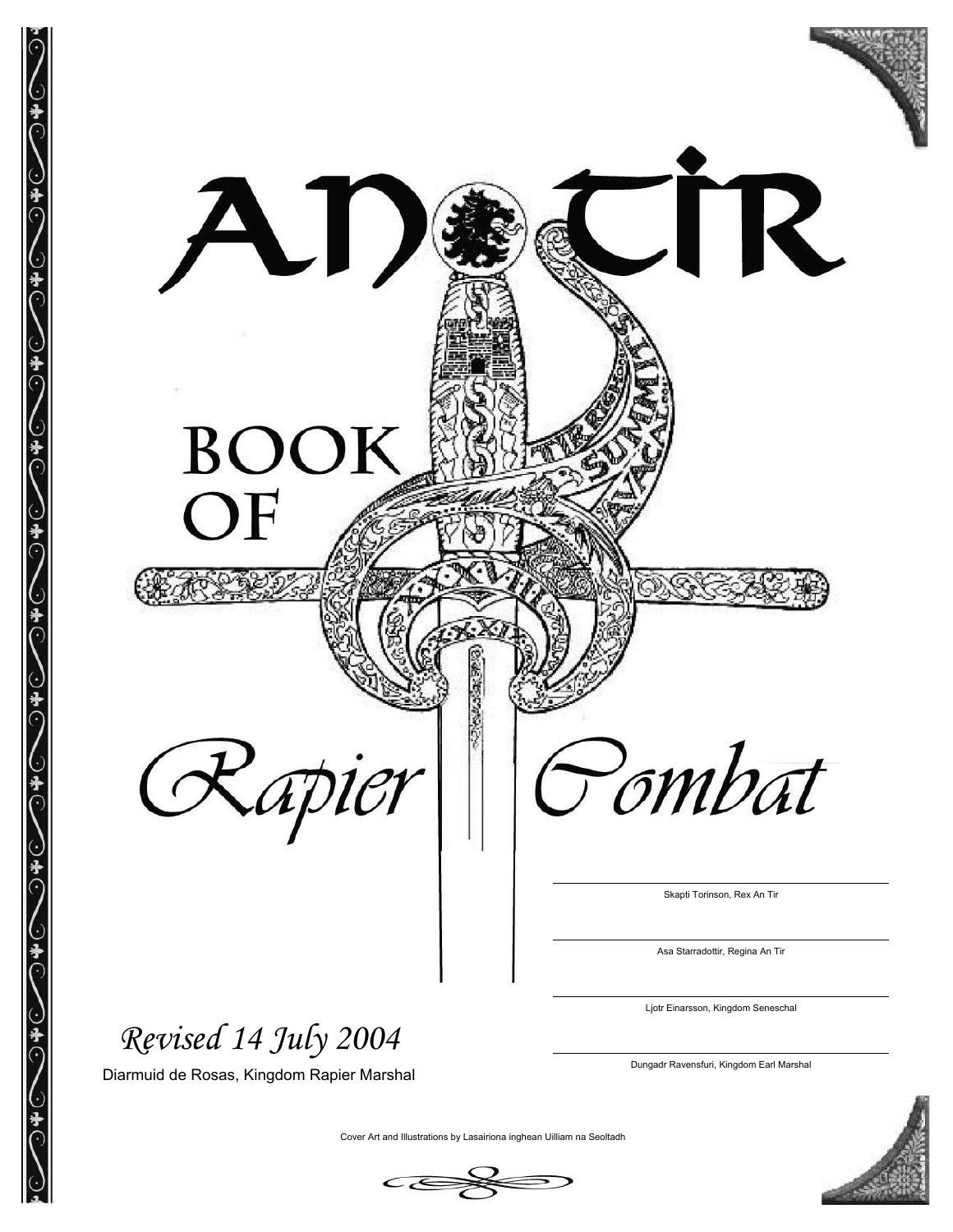# **1. Introduction**

# **1.1. Purpose**

The An Tir Book of Rapier Combat (ABCs) defines the rules necessary for conducting rapier combat within the Kingdom of An Tir.

### **1.2. Scope**

These rules apply to all participants of rapier combat in the Kingdom of An Tir. Each participant must abide by these rules and those in the Rapier Marshal's Handbook (RMH).

The ABCs cover the authorization of fighters, the requirements for equipment and weapons, and the conduct of rapier combat. The RMH describes the marshallate and its processes.

The ABCs must be used in conjunction with the RMH.

Appendix A contains the approved test methods, list of approved simulators, armor diagrams, and target area diagrams.

#### **1.3. Background**

An Tir rapier combat recreates a style of sword combat that developed in Europe before 1600 AD.

#### **1.4. Responsibilities**

| THE                   | IS responsible for                                                                                                                                                                                                              |  |  |
|-----------------------|---------------------------------------------------------------------------------------------------------------------------------------------------------------------------------------------------------------------------------|--|--|
| Fighter               | Following these rules and the commands of the marshal.<br>$\bullet$                                                                                                                                                             |  |  |
|                       | Remaining in control while fighting. This means in control of their<br>$\bullet$<br>attacks, movement, and temper.                                                                                                              |  |  |
|                       | Having all their current armor tested at least once every two years.                                                                                                                                                            |  |  |
|                       | Making sure all their weapons comply with these rules.                                                                                                                                                                          |  |  |
|                       | Not having any obviously modern items visible on the fighting field<br>during tourneys, wars, or melees. The exceptions to this rule are<br>modern fencing masks, cap tape, and the covering material for<br>fiberglass blades. |  |  |
|                       | Receiving and maintaining a current authorization.<br>$\bullet$                                                                                                                                                                 |  |  |
| Rapier<br>Marshallate | Making sure that weapons and armor comply with these rules. A<br>$\bullet$<br>rapier marshal may disallow the use of any equipment. The marshal<br>must explain the reasons behind their decision and return the                |  |  |
|                       | disallowed equipment intact to its owner.                                                                                                                                                                                       |  |  |
|                       | Supervising all rapier combat at official events. NOTE: Publishing a<br>$\bullet$<br>practice or event in a branch newsletter or "The Crier" makes it an<br>official event.                                                     |  |  |
|                       | Providing fair witness during combat.                                                                                                                                                                                           |  |  |
|                       | Supervising authorizations.                                                                                                                                                                                                     |  |  |
|                       | Other duties as described in the Rapier Marshal's Handbook.                                                                                                                                                                     |  |  |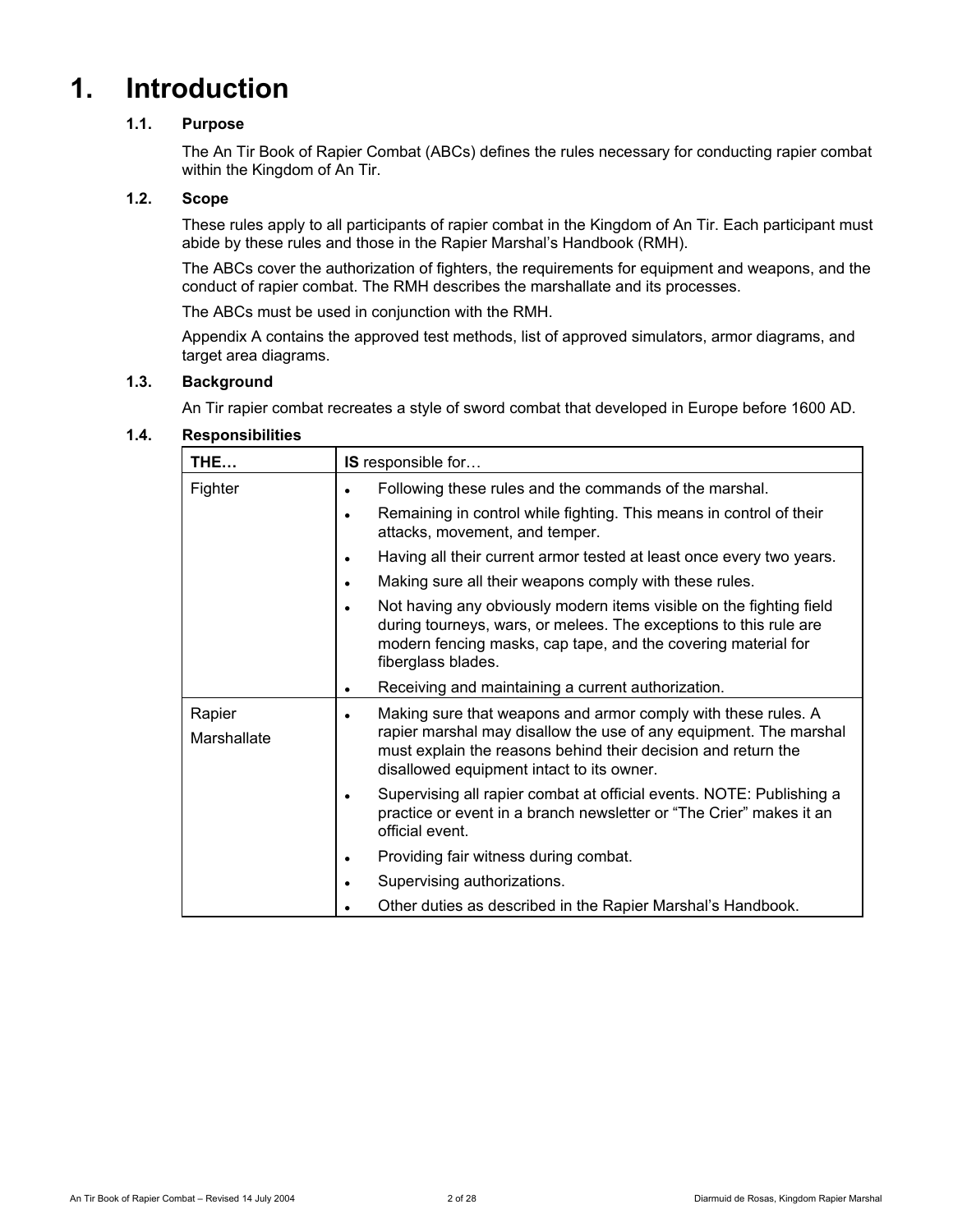# **2. Fighter Authorization**

# **Overview**

This section defines the requirements for authorization and explains how the authorization process works.

# **2.1. Definitions**

| Term                                | <b>Definition</b>                                                                                                                                                                                                                                                                                            |  |  |
|-------------------------------------|--------------------------------------------------------------------------------------------------------------------------------------------------------------------------------------------------------------------------------------------------------------------------------------------------------------|--|--|
| Attack                              | To land a blow upon an opponent; to attempt to land a blow.                                                                                                                                                                                                                                                  |  |  |
| Authorization                       | The process where a potential fighter demonstrates adequate knowledge<br>of the rules, adequate safety with weapons, and adequate ability to call<br>blows.                                                                                                                                                  |  |  |
| <b>Blow</b>                         | The impact caused by a blade, shot, or other approved striking device.                                                                                                                                                                                                                                       |  |  |
| <b>Blow Calling (Call</b><br>Blows) | The ability to recognize and properly acknowledge a blow.                                                                                                                                                                                                                                                    |  |  |
| Case Authorization                  | Permission to fight with a rapier in each hand.                                                                                                                                                                                                                                                              |  |  |
| Rapier<br>Authorization             | Permission to fight with any of the basic rapier weapon combinations.                                                                                                                                                                                                                                        |  |  |
| <b>RBG Authorization</b>            | Permission to use an RBG.                                                                                                                                                                                                                                                                                    |  |  |
| Rubber Band Gun<br>(RBG)            | A type of missile weapon that uses surgical tubing bands as ammunition.                                                                                                                                                                                                                                      |  |  |
| <b>Warranted Rapier</b><br>Marshal  | A senior marshal or branch level marshal. A warranted marshal must be a<br>current member of the SCA and be listed on the Kingdom roster.                                                                                                                                                                    |  |  |
| <b>Weapons Safety</b>               | The ability to attack and defend in a coordinated fashion without<br>presenting a hazard to one's self or opponent. A fighter who<br>demonstrates proper weapons safety has control of their attacks and<br>defensive responses, their movement on the field, the force of their blows,<br>and their temper. |  |  |

#### **2.2. General Rules**

- 1. Rapier, case and RBG authorizations are not rights they are privileges extended to the fighter by the Crown of An Tir. Fighters who abuse these privileges are subject to disciplinary action as described in the Rapier Marshal's Handbook. Consistent patterns of abuse can lead to the suspension of a fighter's authorization.
- 2. The authorization card is proof that a fighter has demonstrated knowledge of the rules, safe use of weapons, safe conduct on the field, and has a current waiver on file.
- 3. Due to SCA corporate rules, a fighter may not possess authorization cards from two different kingdoms. If a fighter resides in An Tir, they may only possess and maintain an An Tir authorization card.
- 4. Ownership of weapons and armor is not required. However, any equipment used must meet the requirements of these rules.
- 5. A warranted rapier marshal must oversee any fighter authorizations.
- 6. Authorization at an event is permitted, but a fighter must make all of the necessary arrangements before the event occurs. This means contacting a qualified marshal, arranging for a time, and anything else needed to conduct the authorization. Fighters getting their first authorization at an event may not fight in any organized combats, with the exceptions of pickup bouts, organized practices or phoenix tourneys. This restriction lasts for the duration of that event. This rule does not apply to reauthorizations unless the fighter's card expired more than one year earlier.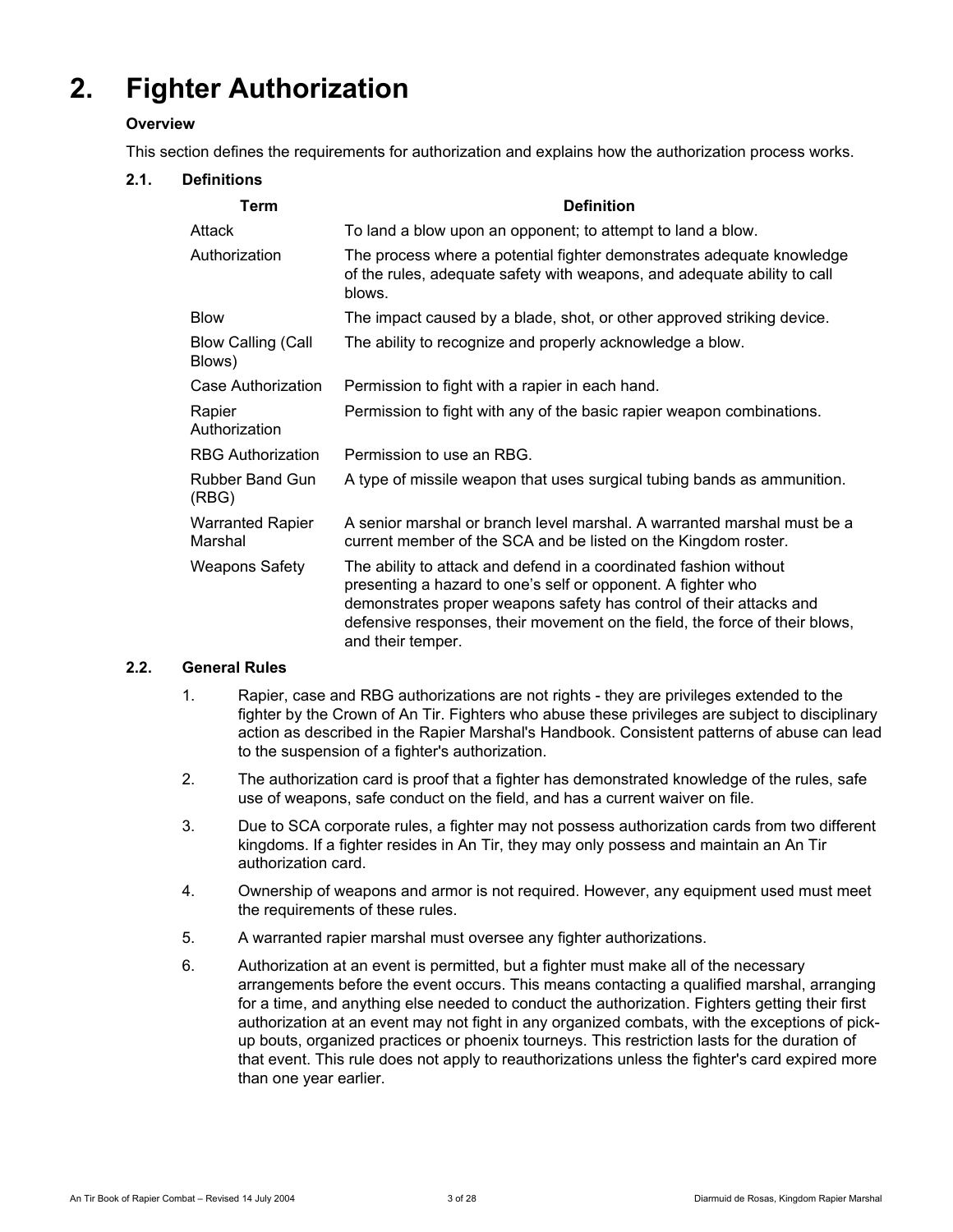- 7. The authorization process is based on demonstrating:
	- Knowledge and understanding of the ABCs (Sections 1 through Appendix A)
	- The ability to apply these rules by engaging safely in single combat
- 8. Temporary ("Day") fighter authorizations are not permitted.

# **2.3. Authorization of Minors**

- 1. The minimum age for training and authorizing in rapier combat is 16.
- 2. Minors under the age of 18 may train and authorize, provided these conditions are met:
	- The parents (or guardians) of the minor witness rapier combat, are aware of the risks inherent in this martial art, and have executed a "Minor's Waiver and Informed Consent to Participate in SCA Combat".
	- Kingdom Rapier Marshal (or designee) ensures that the above conditions are met and countersigns the authorization paperwork.
- 3. At any event in which the minor is involved in SCA Combat-Related Activities the minor must either have a parent or guardian present, or must be in possession of a properly executed "Medical Authorization Form for Minors." The Medical Authorization Form must designate an adult present at the event who has the parent or guardian's permission to authorize medical treatment in the case of an emergency.

| <b>Body of Knowledge</b>             | <b>Requirements</b>                                                   |  |  |
|--------------------------------------|-----------------------------------------------------------------------|--|--|
|                                      | The areas of the body that must be protected                          |  |  |
| Armor Standards                      | The minimum level of protection required for each<br>area of the body |  |  |
|                                      | How to inspect armor                                                  |  |  |
|                                      | The types offensive weapons permitted                                 |  |  |
| <b>Weapons Standards</b>             | The types of blades permitted                                         |  |  |
|                                      | The types of defensive secondaries permitted                          |  |  |
|                                      | How to inspect weapons                                                |  |  |
|                                      | The permitted attacks, including "Death from<br>Behind"               |  |  |
|                                      | What constitutes a valid attack                                       |  |  |
|                                      | The target area                                                       |  |  |
| Attacks, Blows, and Gauging of Blows | How to properly gauge received blows                                  |  |  |
|                                      | When to call back an attack                                           |  |  |
|                                      | The effects and proper acknowledgement of blows                       |  |  |
|                                      | Who (and when) to ask for assistance when<br>resolving a dispute      |  |  |
|                                      | The proper response to a "Hold"                                       |  |  |
|                                      | Who may call a "Hold"                                                 |  |  |
| <b>Fighting Field Safety</b>         | The rules for engagement                                              |  |  |
|                                      | The proper response to an equipment failure                           |  |  |
|                                      | The differences between melee and single combat                       |  |  |

#### **2.4. Authorization Requirement - Rules**

#### **2.5. Authorization Requirement - Weapons Safety**

| <b>Authorization Level</b>  | <b>Requirements</b>                                           |
|-----------------------------|---------------------------------------------------------------|
| Basic Rapier Weapons Safety | Demonstrate safe use of the following weapon<br>combinations: |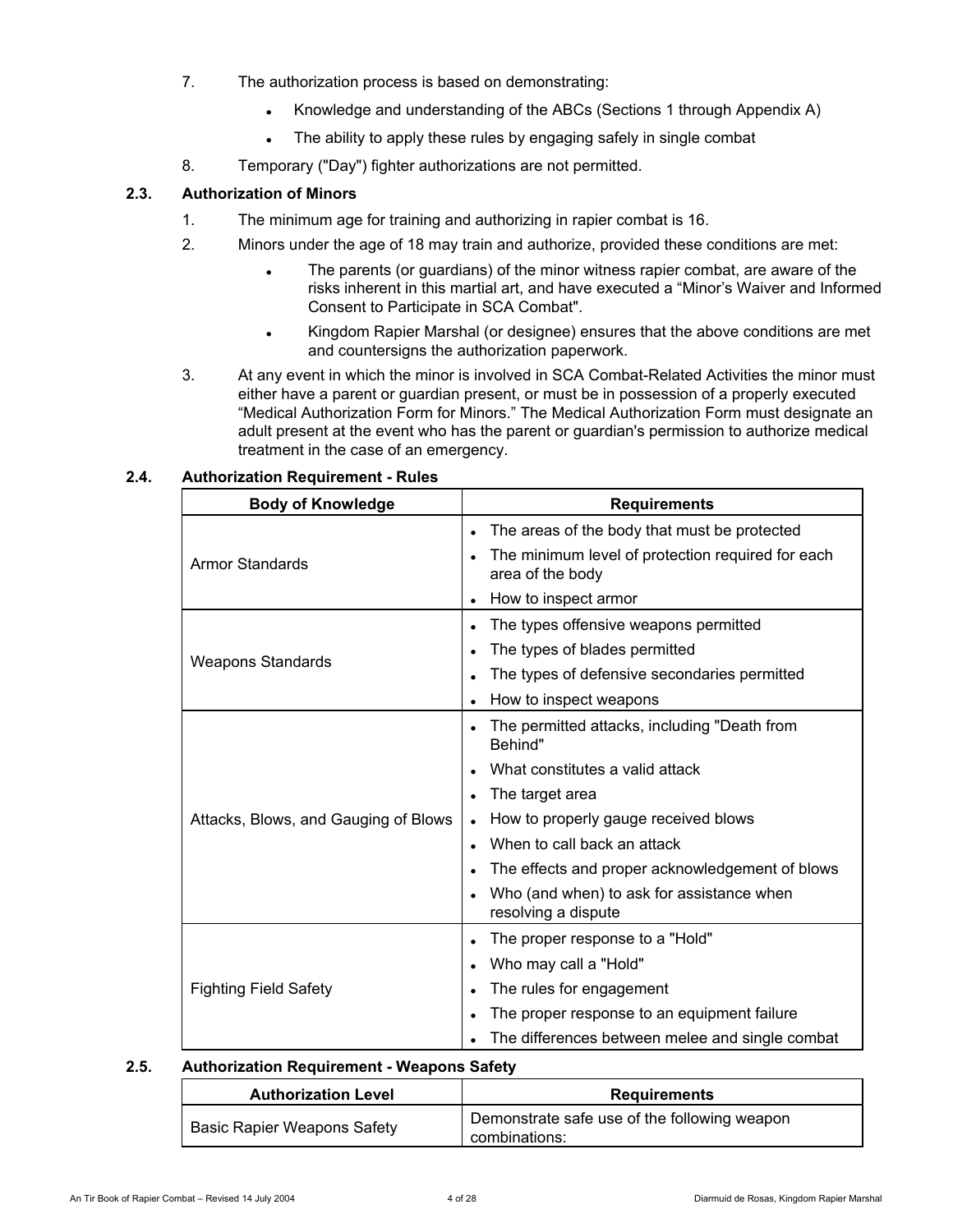| <b>Authorization Level</b>    | <b>Requirements</b>                                                 |  |
|-------------------------------|---------------------------------------------------------------------|--|
|                               | Rapier and open hand                                                |  |
|                               | Rapier and dagger                                                   |  |
|                               | Rapier and shield<br>٠                                              |  |
|                               | Rapier and baton                                                    |  |
|                               | Rapier and cloak                                                    |  |
|                               | AND demonstrate the ability to:                                     |  |
|                               | Call blows                                                          |  |
|                               | Properly acknowledge a valid blow                                   |  |
|                               | Call back invalid blows                                             |  |
|                               | To receive an RBG Authorization, a fighter MUST:                    |  |
|                               | have a current "Rapier Authorization"                               |  |
| <b>Rubber Band Gun</b>        | <b>AND</b>                                                          |  |
|                               | demonstrate safe use of an RBG.                                     |  |
|                               | To receive a Case Authorization, a fighter MUST:                    |  |
| Case of Rapier Weapons Safety | have held a current Rapier Authorization for at<br>least six months |  |
|                               | AND                                                                 |  |
|                               | demonstrate safe use of a case of rapiers                           |  |

#### **2.6. The Authorization Process**

| <b>Step</b>    | <b>Action</b>                                                                                                                                                     |                                                                                                                                                                 |  |  |
|----------------|-------------------------------------------------------------------------------------------------------------------------------------------------------------------|-----------------------------------------------------------------------------------------------------------------------------------------------------------------|--|--|
| 1              | The fighter sets a time for the authorization with a warranted rapier marshal (WRM).                                                                              |                                                                                                                                                                 |  |  |
| $\overline{2}$ | The WRM tests the fighter's knowledge of the rules, safe use of weapons, and ability to<br>call blows.                                                            |                                                                                                                                                                 |  |  |
| 3              | IF the fighter $\dots$<br>Demonstrates ALL of the following:<br>Adequate rules knowledge<br>$\bullet$<br>Adequate weapons safety<br>Adequate blow calling ability | <b>THEN</b> the WRM<br>Approves the fighter's<br>authorization<br>Fills out and signs the<br>authorization form<br>Returns the completed form to the<br>fighter |  |  |
|                | DOES NOT demonstrate ALL of the<br>following:<br>Adequate rules knowledge<br>Adequate weapons safety<br>Adequate blow calling ability                             | Refuses the fighter an<br>authorization<br>Provides a detailed explanation of<br>$\bullet$<br>the areas where the fighter needs<br>improvement                  |  |  |
| 4              | The Fighter forwards the completed form to the kingdom lists officer                                                                                              |                                                                                                                                                                 |  |  |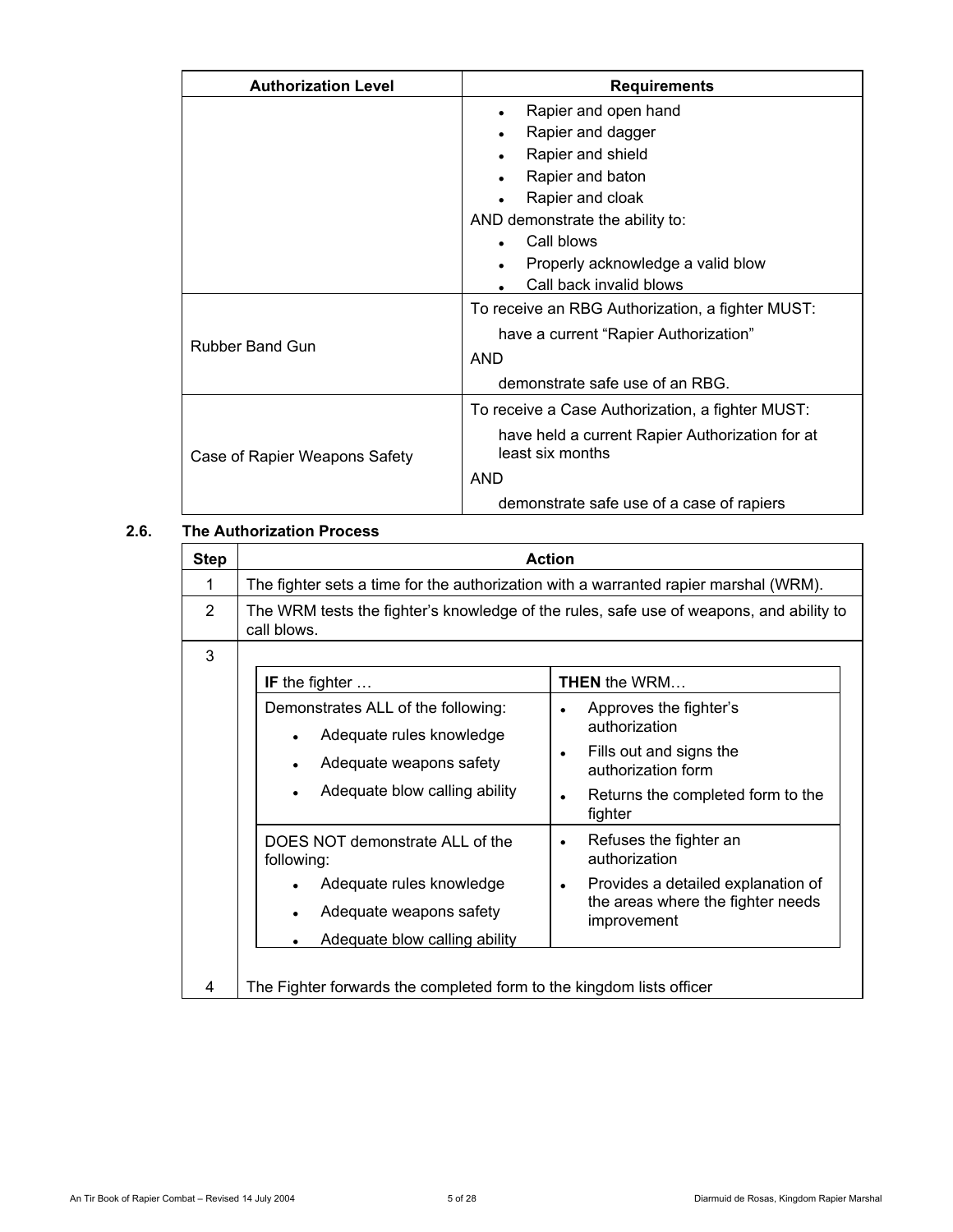# **3. Armor**

# **Overview**

This section defines the materials used in constructing armor and specifies the minimum protection levels required for each area of a fighter's body.

#### **3.1. Definitions**

| <b>Term</b>                                | <b>Definition</b>                                                                                                                                                                                                                                                                                                                                                                                                                                                     |  |  |  |
|--------------------------------------------|-----------------------------------------------------------------------------------------------------------------------------------------------------------------------------------------------------------------------------------------------------------------------------------------------------------------------------------------------------------------------------------------------------------------------------------------------------------------------|--|--|--|
| 12 Kilogram Mesh                           | Wire mesh that does not separate when a 12 kilogram load is applied<br>using an approved FIE mask tester. An example of acceptable material is<br>a modern (post 1985) fencing mask. An example of unacceptable<br>material is any mask manufactured by Costello.                                                                                                                                                                                                     |  |  |  |
| <b>Abrasion Resistant</b><br>Material (AM) | Any material that can withstand normal combat stresses, such as being<br>snagged by the rigid cap of a blade, without tearing. Some examples of<br>acceptable materials: tightly woven fabrics (such as broadcloth or trigger<br>cloth), leather, sweat pants, heavy cotton tights, heavy Spandex or heavy<br>Lycra tights. Some examples of unacceptable materials are sheer fabrics,<br>nylon tights or stockings, light Spandex or Lycra tights, and cotton gauze. |  |  |  |
| Padding                                    | Any material that can reduce the force of a blow due to quilting, multiple<br>layers, or compressibility. Padding must have a minimum thickness of<br>3/16". Some examples of acceptable materials are mattress pads, "Jill<br>straps," moving pads, or 1/4" thick high density closed cell foams.                                                                                                                                                                    |  |  |  |
| <b>Puncture Resistant</b>                  | Any material or combination of materials that can pass the Drop Test.                                                                                                                                                                                                                                                                                                                                                                                                 |  |  |  |
| Material (PM)                              | Puncture resistance is a function of several different factors including the<br>types of materials used, tightness of the weave, age of the material, etc. It<br>is NOT based solely upon the number of layers.                                                                                                                                                                                                                                                       |  |  |  |
|                                            | Puncture resistant materials are also abrasion resistant.                                                                                                                                                                                                                                                                                                                                                                                                             |  |  |  |
| Rapier Helm                                | A type of head protection made from rigid material.                                                                                                                                                                                                                                                                                                                                                                                                                   |  |  |  |
| Rigid Material (RM)                        | Any material that can redistribute the force of a blow. Examples of rigid<br>material are:                                                                                                                                                                                                                                                                                                                                                                            |  |  |  |
|                                            | 18 gage steel (mild or stainless)                                                                                                                                                                                                                                                                                                                                                                                                                                     |  |  |  |
|                                            | 1/8" thick high impact plastic (such as ABS or HDPE)<br>$\bullet$                                                                                                                                                                                                                                                                                                                                                                                                     |  |  |  |
|                                            | 16 gage aluminum, brass, or other non-ferrous metals<br>$\bullet$                                                                                                                                                                                                                                                                                                                                                                                                     |  |  |  |
|                                            | Heavy cuir boulli (8 ounce leather boiled with wax)<br>$\bullet$                                                                                                                                                                                                                                                                                                                                                                                                      |  |  |  |
|                                            | Two layers of heavy (8 ounce) leather                                                                                                                                                                                                                                                                                                                                                                                                                                 |  |  |  |
|                                            | Heavy leather backed by 1/4" thick closed cell foam                                                                                                                                                                                                                                                                                                                                                                                                                   |  |  |  |
|                                            | Rigid materials are also abrasion and puncture resistant.                                                                                                                                                                                                                                                                                                                                                                                                             |  |  |  |
|                                            | CAUTION: Chain mail is neither rigid nor puncture resistant.                                                                                                                                                                                                                                                                                                                                                                                                          |  |  |  |
| <b>Trigger Cloth</b>                       | A tightly woven, 65/35 cotton-poly fabric blend.                                                                                                                                                                                                                                                                                                                                                                                                                      |  |  |  |
|                                            | Trigger may also be called "champion."                                                                                                                                                                                                                                                                                                                                                                                                                                |  |  |  |

#### **3.2. General Rules**

- 1. The fit and construction of a fighter's armor must:
	- Maintain overlap between separate pieces
	- Maintain coverage of the protected area
	- Not interfere with the ability to call blows

These requirements apply regardless of the fighter's movement or posture during combat.

- 2. Unless permitted by the rules of a scenario or tourney, gorgets, breastplates, and other metal armor pieces are not proof against blows.
- 3. Armor must not have any sharp edges or projections.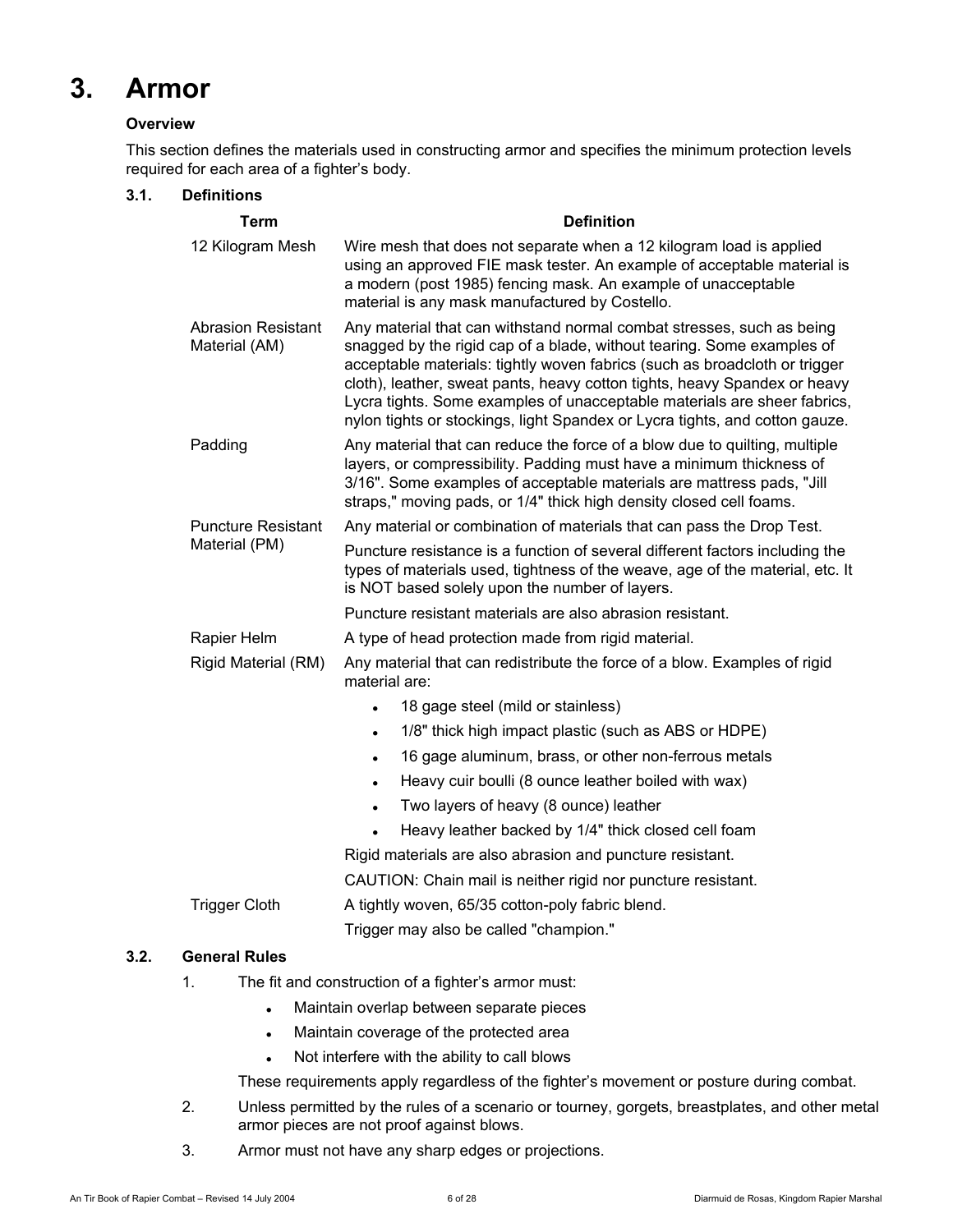# **3.3. Armor Testing**

- 1. Armor must be tested for puncture resistance at least once every two years. The armor test(s) must occur in the two months before the expiration date of a fighter's authorization card.
- 2. Armor that fails puncture resistance is banned from further use in combat. Failed armor may be rebuilt and retested.
- 3. An authorization card will not be renewed until the armor test(s) are completed.
- 4. Testing armor during a fighter's initial authorization is not necessary unless there is some question about whether the armor meets the minimum requirements.

# **3.4. The Head**

- 1. All fighters must wear a modern fencing mask or a rapier helm.
- 2. The mask or helm must meet the following minimum requirements:
	- Protects the soft tissues under the jaw
	- The face protection is securely attached to the helm
	- The top and sides of the head to behind the ears and below the jaw line are protected by rigid material
	- The face must be protected by 12-kg mesh or 18 gage perforated steel. If perforated steel is used, the holes must have a maximum diameter of 1/8". The distance between the centers of holes must be at least 3/16".
- 3. Puncture resistant material or rigid material must cover any areas not covered by the mask or helm.

#### **3.5. The Neck**

- 1. All fighters must wear rigid neck protection. The protection must cover the front, sides, and back of the neck. Some examples of acceptable neck protection are a gorget with a high collar or a layer of rigid material covering the outside surface of the bib and the back of the neck.
- 2. Back-of- the-neck protection may be incorporated into the head protection.

### **3.6. The Torso**

- 1. All fighters must wear puncture resistant torso protection. The protection must cover the front, sides, back, armpits, and groin of the fighter.
- 2. The armpit protection must satisfy the following minimum requirements:
	- A triangular gusset with the base of the gusset aligned with the joint of the under side of the arm and the body
	- The point of the gusset must extend at least 1/3 of the way down the upper arm
	- The base of the gusset must extend from at least the center line of the biceps to at least the center line of the triceps
- 3. Male fighters must wear rigid genital protection in addition to puncture resistant groin protection.

#### **3.7. The Arms and Hands**

- 1. All fighters must wear abrasion resistant hand and arm protection.
- 2. Separate hand protection, such as a glove, must overlap the sleeve of the arm protection.

#### **3.8. The Legs and Feet**

- 1. All fighters must wear abrasion resistant leg protection.
- 2. Garments such as kilts, dresses, or skirts are permitted, provided they meet the requirements for coverage and overlap. If the requirements cannot be maintained during combat, then abrasion resistant leggings must be worn under the garment.
- 3. All fighters must wear abrasion resistant closed-toed footwear.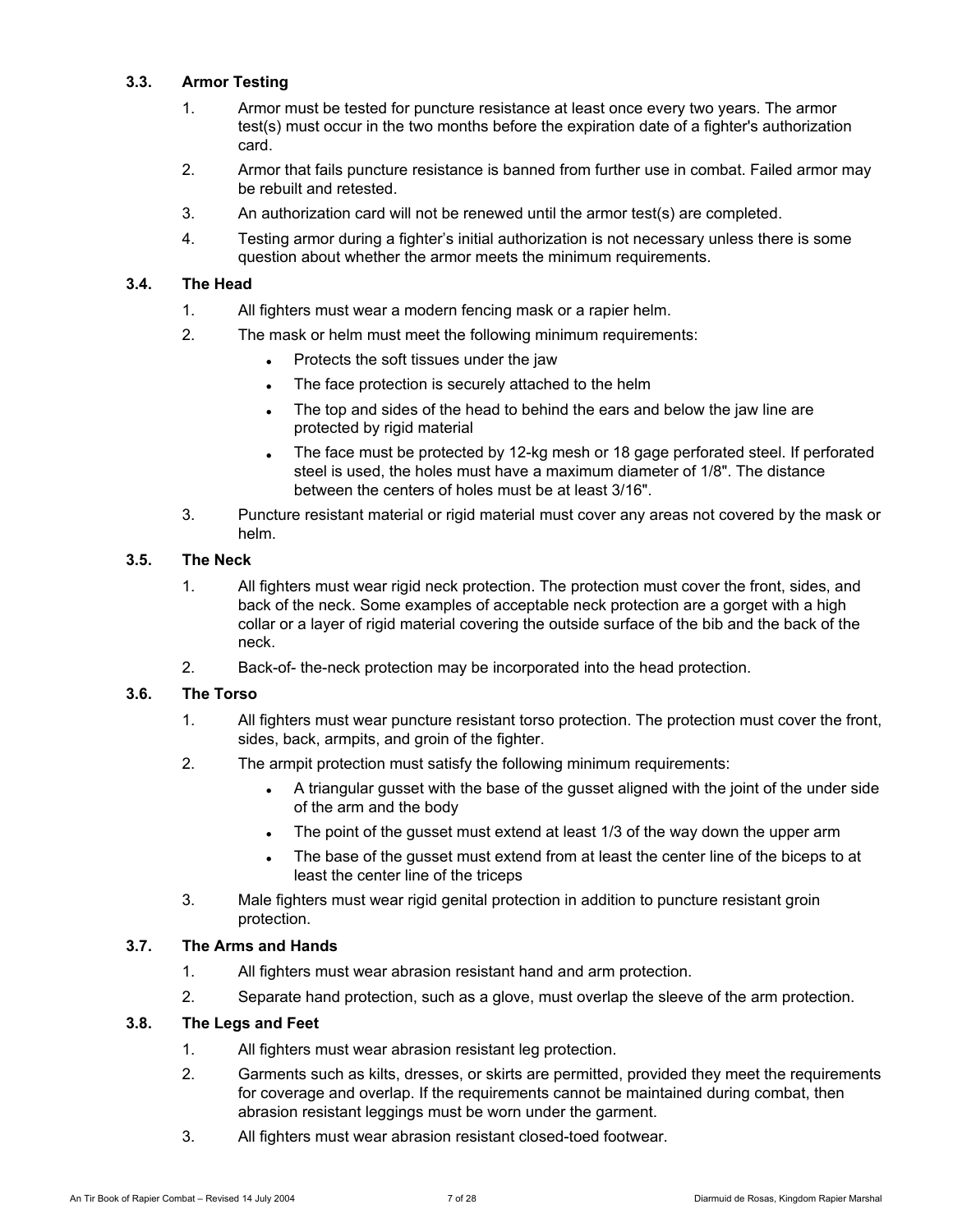# **4. Weapons**

### **Overview**

This section describes the different type of weapons that may be used during fighting and defines the materials for constructing weapons.

#### **4.1. Definitions**

| <b>Term</b>                           | <b>Definition</b>                                                                                                                                                                                                                                                                                                                                                                        |
|---------------------------------------|------------------------------------------------------------------------------------------------------------------------------------------------------------------------------------------------------------------------------------------------------------------------------------------------------------------------------------------------------------------------------------------|
| <b>Baton</b>                          | A rod-like defensive weapon used to parry attacks. Examples of batons<br>are walking sticks, canes, parasols, or scabbards.                                                                                                                                                                                                                                                              |
| <b>Bend Force</b>                     | The amount of force, applied along the long axis, needed to cause a 2"<br>bend in a fiberglass blade.                                                                                                                                                                                                                                                                                    |
| Defensive<br>Secondary<br>(Secondary) | A device used to parry or ward off attacks. Batons, shields, cloaks, and<br>hats are examples of defensive secondaries.                                                                                                                                                                                                                                                                  |
| Experimental<br>Weapon                | A weapon or secondary that does not satisfy the requirements outlined in<br>Section 4.2 through 4.4 AND is being reviewed by the KRM for general<br>use.                                                                                                                                                                                                                                 |
|                                       | Use of experimental weapons is restricted. See Section 4.5 for details.                                                                                                                                                                                                                                                                                                                  |
| Shield                                | A typically flat defensive weapon used to block attacks. Examples of<br>shields are bucklers, targets, kites, or heaters.                                                                                                                                                                                                                                                                |
| Silhouette Area                       | The area of the largest outline of a shield. For example, when you view a<br>curved rectangular shield made from a corrugated material from the front,<br>the shield appears as a smaller rectangle than it would if the shield was<br>flattened out. The area of this smaller rectangle is the silhouette area.<br>Use this area to calculate the maximum permissible size of a shield. |
| Simulator                             | A modern steel blade used to simulate a period rapier or dagger blade.                                                                                                                                                                                                                                                                                                                   |
| Soft Parrying<br>Device               | A non-rigid defensive device, such as a cloak, hat, or shirt, used to deflect<br>or envelope an attacking blade.                                                                                                                                                                                                                                                                         |
| <b>Strapping Tape</b>                 | A type of tape with visible strands of fiberglass embedded in the<br>adhesive. An acceptable example of strapping tape is 3M Tartan <sup>®</sup> brand<br>Filament Tape.                                                                                                                                                                                                                 |

# **4.2. General Rules**

- 1. A weapon or defensive secondary must not have any sharp edges or projections.
- 2. A fighter must inspect their weapons and defensive secondaries on a regular basis.
- 3. Weapons and secondaries must be constructed from materials that can withstand the normal stresses of combat.

#### **4.3. Offensive Weapons**

- 4.3.1 General Rules
	- 1. "Belgian" grips, orthopedic grips, pistol grips, and saber guards are not permitted on rapier blades.
	- 2. The approved fighting blades are simulators and fiberglass. Fiberglass blades are interchangeable with simulators. A fighter may use fiberglass blades against simulators.
	- 3. Blade length is measured perpendicularly from quillons to the end of the rigid cap. Hilt length is measured perpendicularly from the quillions to the end of the pommel.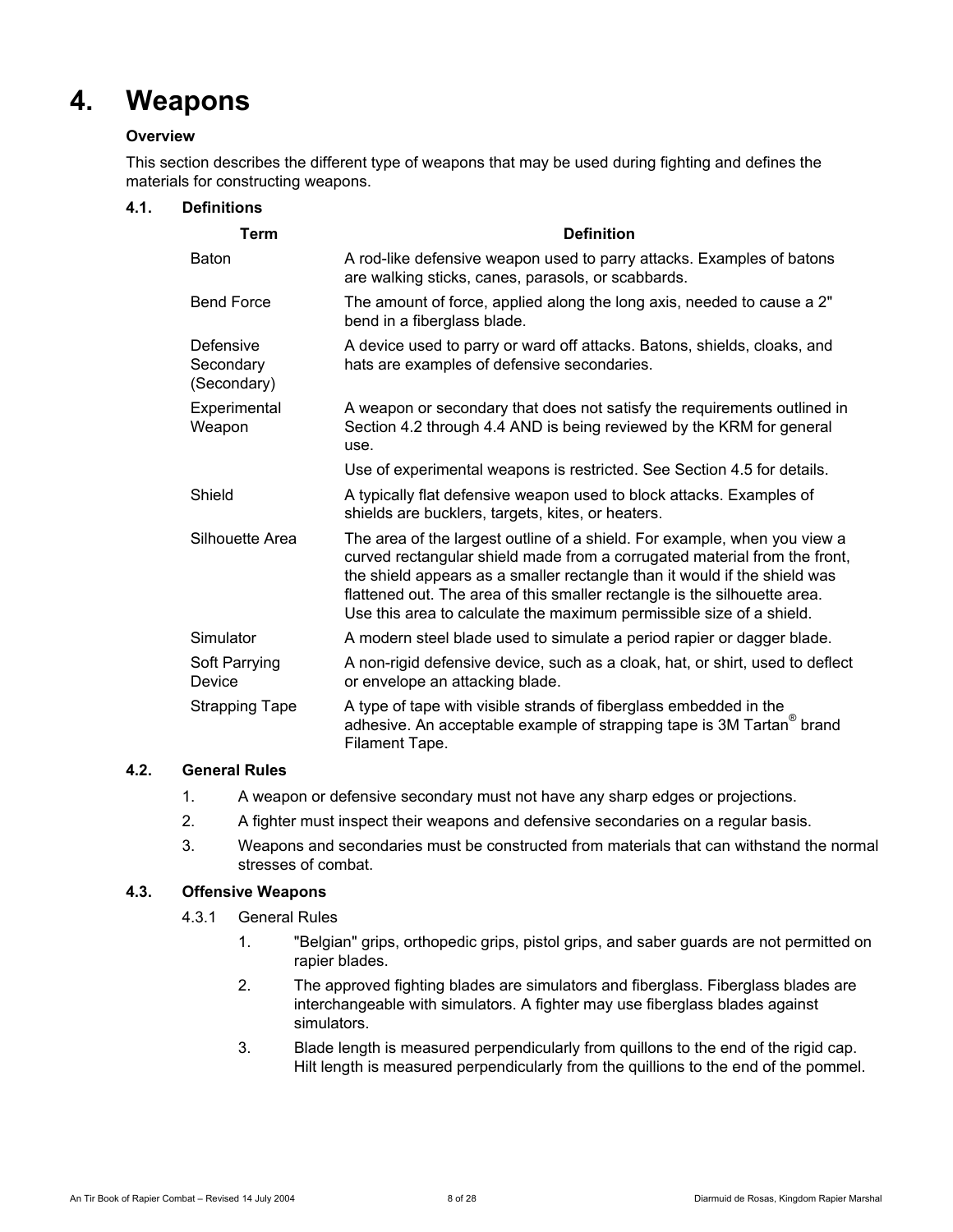4. Summary of Rapier and Dagger Specifications



#### 4.3.2 Blade Caps

1. A blade must have a rigid cap firmly attached to the foible end. Examples of acceptable caps are rabbit or bird blunts. The shaded area is the point of the sword.



**Typical Rigid Cap** 

- 2. The striking surface of the cap must be flat and at least 7/16" in diameter.
- 3. The color of the cap must contrast with the color of the blade.
- 4. The method of attachment must not obscure the color of the cap. For example, silver duct tape may not be used to attach a cap to a silver blade; black electrician's tape may not be used to attach a black cap to a blade. In addition, the attachment method may not cover the striking surface of the cap.

### 4.3.3 Simulators

1. A simulator must not have more than one gentle curve in any 12" length.

Acceptable - Single Curve

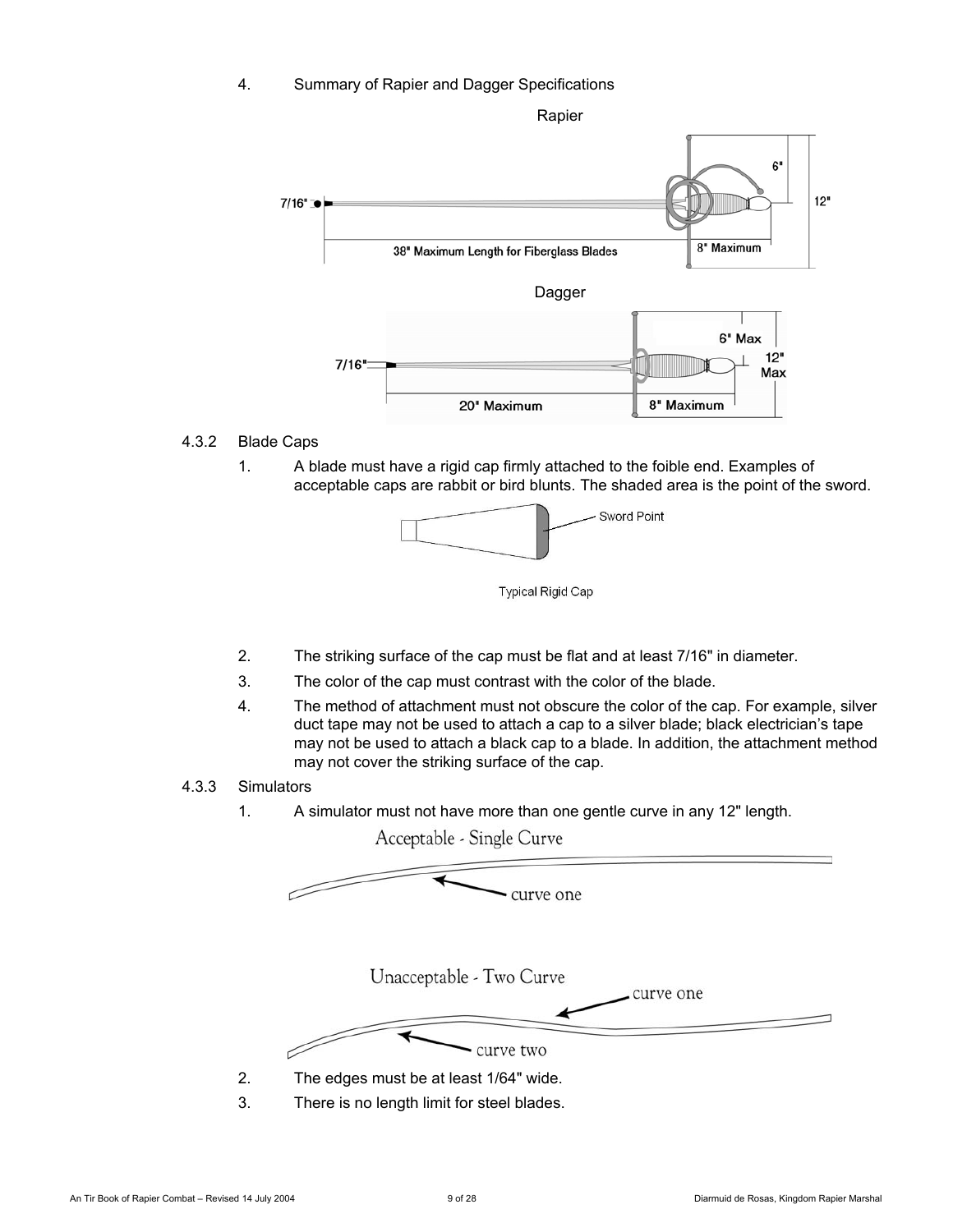- 4. Steel blades may be modified as follows:
	- Shortening the length (as long the shortened blade meets the flexibility and tip configuration requirements and the method of shortening the blade does not change the temper or affect the durability of the blade).
	- Modifying the tang to fit a hilt.

A fighter must be aware that using improper techniques to modify a blade may render the blade useless for combat.

- 5. Simulators must be kept as free of nicks and burrs as possible.
- 6. Simulator flexibility must be within the limits defined by the Simulator Flexibility Test.
- 7. Approved tip configurations and cross-sections for simulators







#### 4.3.4 Fiberglass Blades

- 1. Blade construction must be hot glue and fiberglass rod composite.
- 2. Single rod or fence post blades are not permitted.
- 3. The rods must be solid and made of fiberglass strands in a resin matrix.
- 4. Maximum length of a fiberglass rapier blade is 38", as measured perpendicularly from the quillon to the flat of the rigid cap.
- 5. The flexibility of a blade must be within the limits defined in the Bend Force Test.
- 6. The blade must be wrapped with strapping tape before any covering material is applied.
- 7. A blade must be covered to prevent chipping and splintering. Examples of acceptable covering materials are strapping tape, duct tape, or heat-shrinkable tubing. An example of an unacceptable covering material is masking tape.
- 8. A blade must have defined edges and flats. Acceptable ways of defining an edge include taping the edge in a contrasting color or planing the blade during construction.
- 9. A blade may use a metal socket or a cut down foil blade for a forte. The forte must conform to the following requirements:
	- Rapier blade maximum length of 8"
	- Dagger blade maximum length of 4"

#### 4.3.5 Hilts

1. The maximum length of the handle and pommel is 8", as measured perpendicularly from the quillon to the end of the pommel.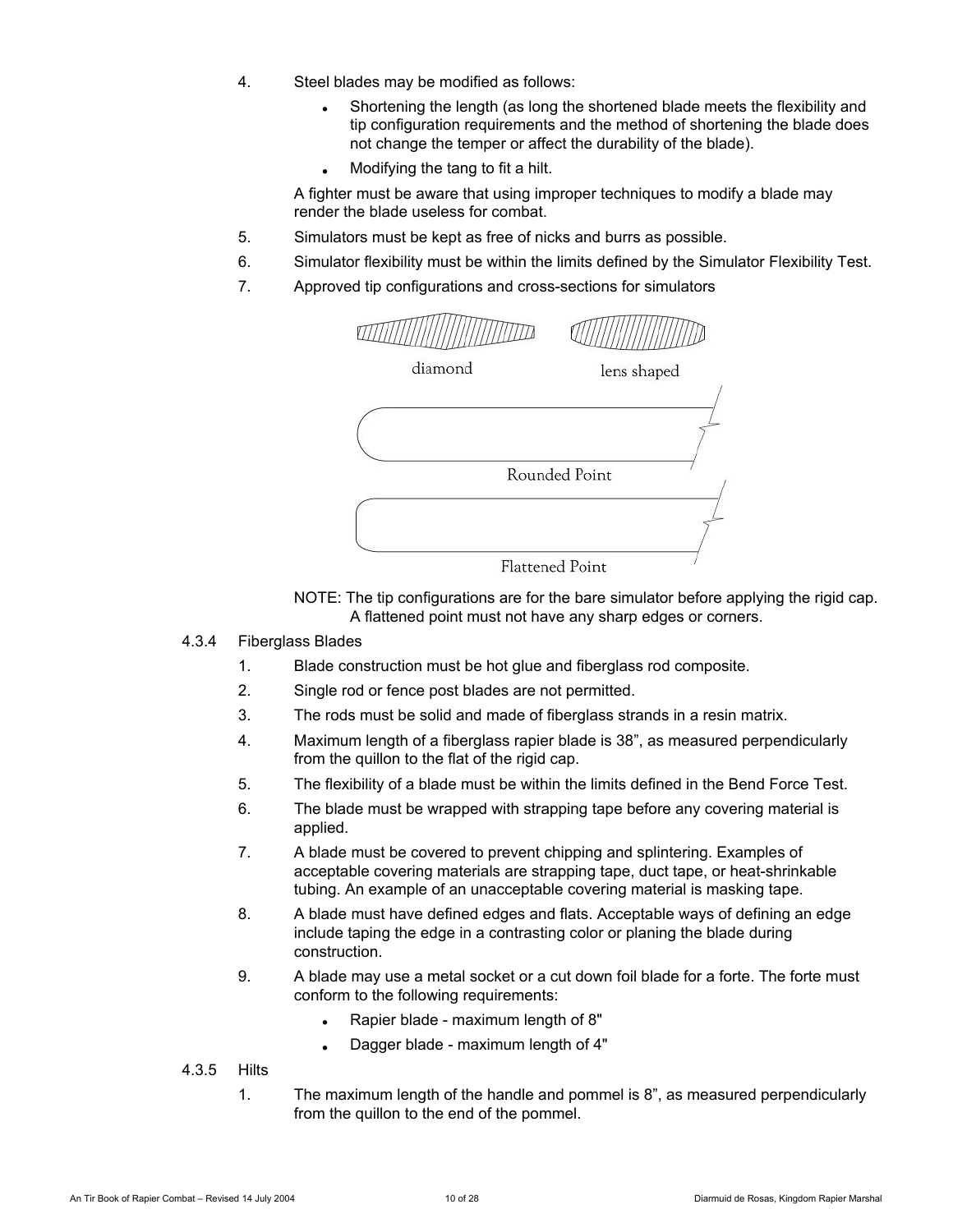2. The maximum length of a single quillon is 6", as measured perpendicularly from the centerline of the blade to the most distant point of the quillon. The overall length of both quillons must not exceed 12".

#### 4.3.6 Rubber Band Guns

1. Rubber band gun ammunition (surgical tubing bands) must not contain any metal parts.

#### **4.4. Defensive Secondaries**

# 4.4.1 General Rules

- 1. A defensive secondary must not be used to strike an opponent.
- 2. Some acceptable materials for defensive secondaries are 1/8" thick aluminum, thick wall PVC pipe, rattan, abrasion resistant material, puncture resistant material, or rigid material.

#### 4.4.2 Shields

- 1. A shield must have a maximum silhouette area of 530 square inches. This is equivalent to a circle with a 26" diameter.
- 2. A shield may have any shape as long as the area of that shape does not exceed the maximum silhouette area.
- 3. The edges of a wooden shield must be covered to prevent splinters. The other surfaces of the shield must be kept free of splinters, cracks, or other damage.
- 4. Wooden shields must be at least 1/4" thick.
- 5. Metal shields must have rolled edges or the equivalent.
- 4.4.3 Batons
	- 1. Batons made from plastic tubing or plastic pipe must have a rigid cover on each end. Some examples of acceptable end covers are plastic caps glued onto the ends or wooden plugs glued into the ends.
	- 2. A scabbard must be useable as such. Therefore, it must have one closed end and one open end. The closed end must have a rigid cover.
	- 3. Batons must not be constructed from metal tubing or pipe.
- 4.4.4 Soft Parrying Devices
	- 1. A fighter may use articles of clothing (such as cloaks, shirts, and hats) as parrying devices. These devices must be wearable as the garments represented.
	- 2. Rigid or dense materials (such as metal, extremely stiff rope, plastic, or sand) must not be used to weight a cloak or similar device.
- 4.4.5 Other Defensive Secondaries
	- 1. Foam mugs and similar items that enhance the spirit of a scenario may be used at the discretion of the Rapier Marshal-in-Charge (MiC).

#### **4.5. Experimental Weapons**

- 1. The KRM must be notified and permission granted by their office BEFORE an experimental weapon is used.
- 2. An experiment must include at least three fighters and three weapons.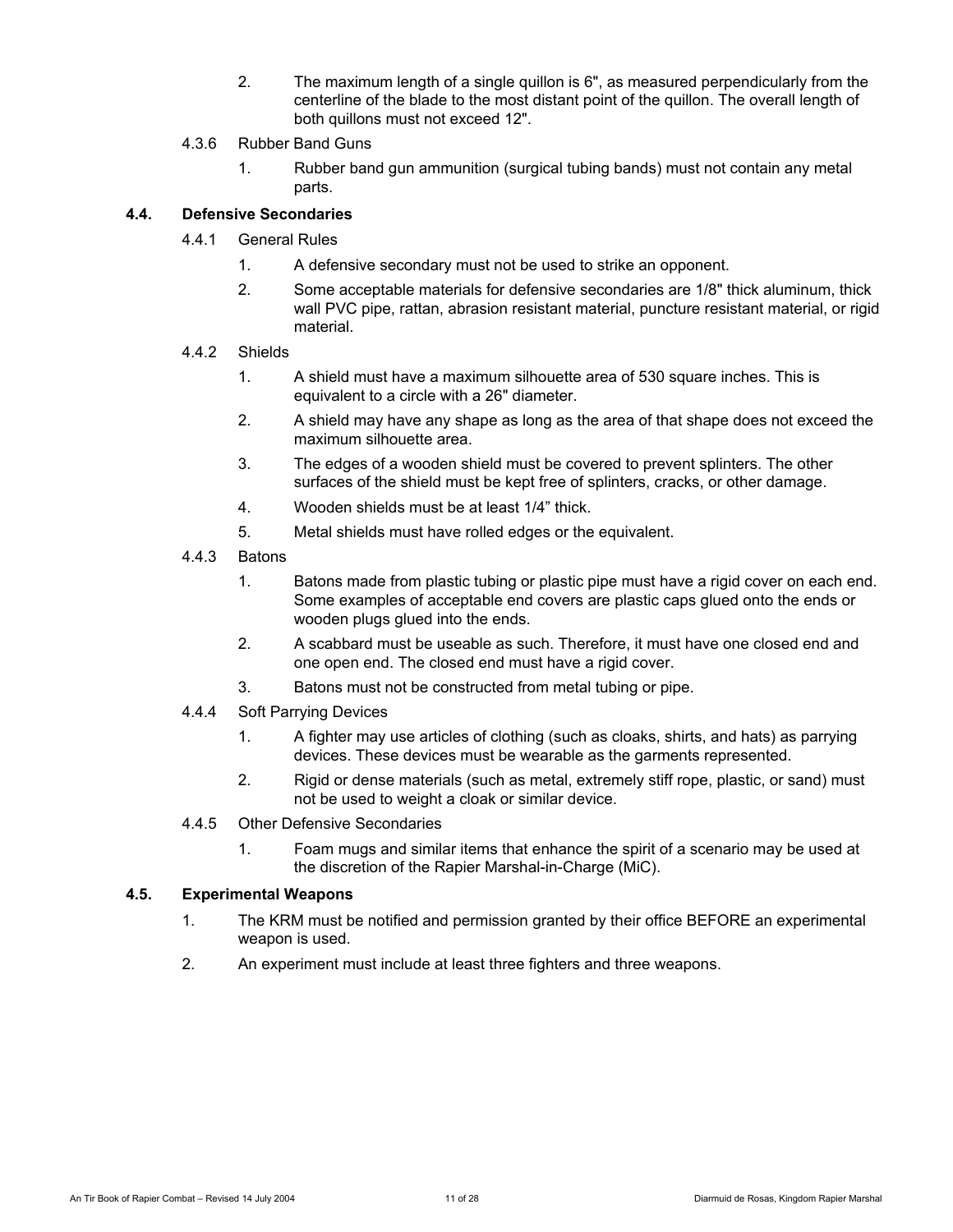| Proceaure<br><b>Step</b> | <b>Action</b>                                                                                                                                                                                                                                           |                                                                                                                                                                                                                               |  |
|--------------------------|---------------------------------------------------------------------------------------------------------------------------------------------------------------------------------------------------------------------------------------------------------|-------------------------------------------------------------------------------------------------------------------------------------------------------------------------------------------------------------------------------|--|
| 1                        | Submit a written request and a sample of the weapon to the KRM. Submit a<br>copy of the request to the Area Deputy (AD).                                                                                                                                |                                                                                                                                                                                                                               |  |
| $\overline{2}$           | The KRM reviews the request                                                                                                                                                                                                                             |                                                                                                                                                                                                                               |  |
|                          | IF the weapon is                                                                                                                                                                                                                                        | THEN                                                                                                                                                                                                                          |  |
|                          |                                                                                                                                                                                                                                                         | The KRM sets the length of the experiment,<br>specifies the number of fighters and weapons<br>to be used, and permits the AD to authorize<br>fighters to use the weapon (the AD may<br>delegate this action, as appropriate.) |  |
|                          | Approved                                                                                                                                                                                                                                                | The AD selects specific fighters for the<br>experiment. The fighters selected should<br>represent a reasonable cross-section of the<br>fighter population.                                                                    |  |
|                          |                                                                                                                                                                                                                                                         | The AD periodically reports the experiment's<br>$\bullet$<br>status to the Kingdom Rapier Marshal and<br>other ADs.                                                                                                           |  |
|                          |                                                                                                                                                                                                                                                         | WARNING: If the AD fails to report as required,<br>the experiment is suspended. Any further use of<br>the proposed weapon results in disciplinary<br>action.                                                                  |  |
|                          | NOT approved                                                                                                                                                                                                                                            | The KRM returns the sample weapon intact to<br>$\bullet$<br>the fighter and explains the rationale behind<br>the decision                                                                                                     |  |
|                          |                                                                                                                                                                                                                                                         | The KRM notifies the ADs of the rejected<br>$\bullet$<br>weapon                                                                                                                                                               |  |
|                          |                                                                                                                                                                                                                                                         |                                                                                                                                                                                                                               |  |
| 3                        | At the end of the experiment, the KRM makes a final disposition on the status of<br>the weapon. The disposition is based on the input from the fighters and the AD<br>involved with the experiment.                                                     |                                                                                                                                                                                                                               |  |
| 4                        | The KRM publishes the weapon's disposition in the next available edition of<br>"The Crier." Other communication methods may be used in conjunction with the<br>Crier notification to ensure that the marshallate and fighters are promptly<br>informed. |                                                                                                                                                                                                                               |  |

3. Procedu

#### 4. Using an Experimental Weapon

- 1. To use an experimental weapon in combat, fighters must ask permission of their opponent.
- 2. Any opponent may decline to fight against an experimental weapon. If a weapon is refused, the user must set the weapon aside and replace it with an approved alternative weapon. If the user refuses to set aside a declined experimental weapon, they forfeit the bout.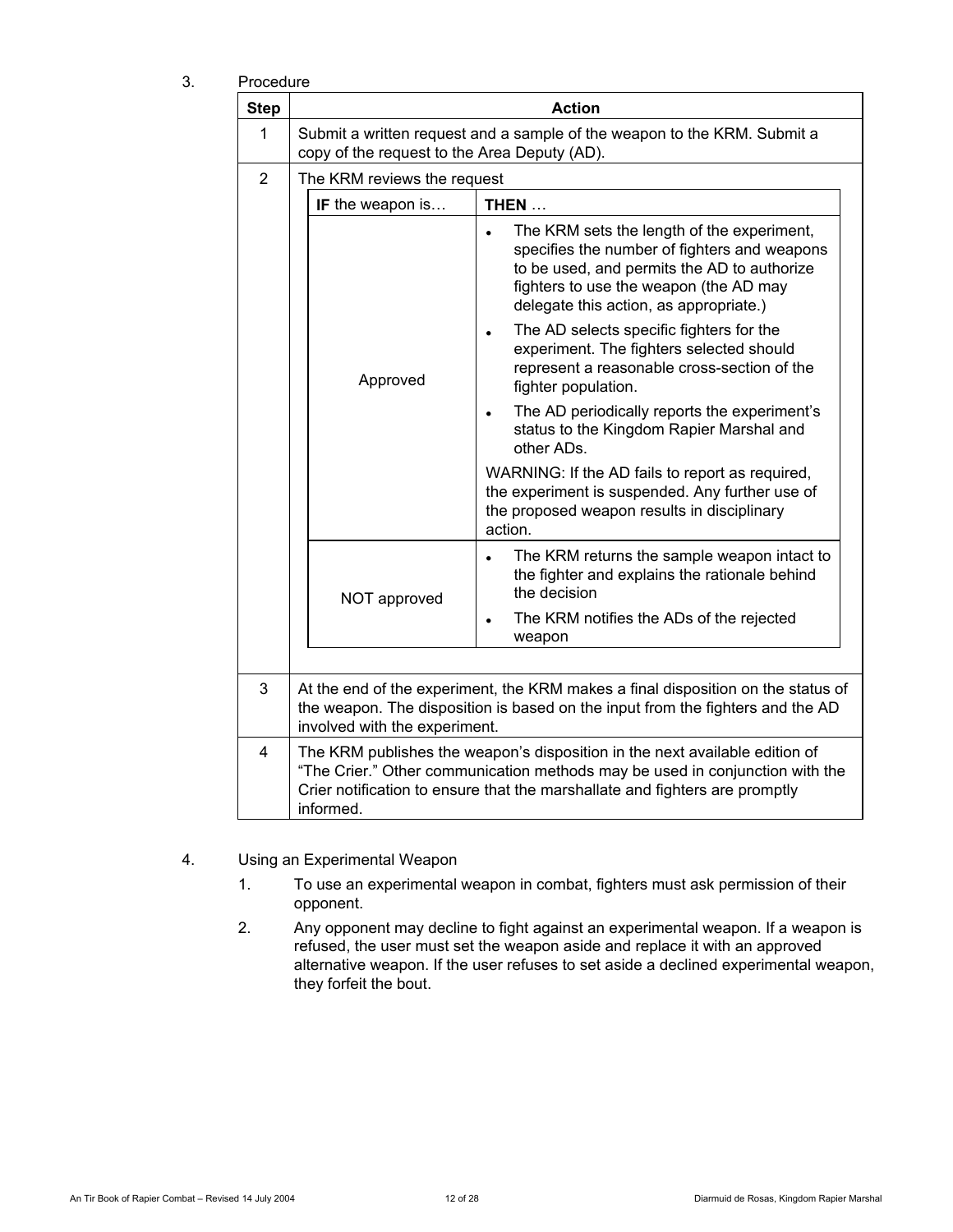# **5. Attacks, Blows, and Target Area**

#### **Overview**

This section describes the following: the types of valid attacks, the areas of the body where a fighter may strike another, the effects of valid blows on different areas of the body, and how to acknowledge valid blows.

#### **5.1. Definitions**

| <b>Term</b>                                 | <b>Definition</b>                                                                                                                                                                                                                                                                |  |  |
|---------------------------------------------|----------------------------------------------------------------------------------------------------------------------------------------------------------------------------------------------------------------------------------------------------------------------------------|--|--|
| Cut                                         | Relative motion of the blade's edge upon the target. The motion may be<br>caused by the target moving along the blade, the blade moving along the<br>target, or some combination of both. The direction of the cutting motion<br>must be parallel to the long axis of the blade. |  |  |
| Death from Behind                           | A specialized attack where the attacker "kills" an opponent from behind<br>without landing a valid blow. Death from Behind is a minimal, or non-<br>contact, form of attack.                                                                                                     |  |  |
| Death Lunge                                 | An attack made by a kneeling fighter who lunges and throws their weight<br>in front of their knees, causing them to fall forward. A Death Lunge is also<br>called a "dead man's lunge."                                                                                          |  |  |
| <b>Field of Contact</b><br>Engagement (FCE) | A 180° field in front of a fighter as defined by an imaginary line drawn<br>through both shoulders of the fighter. The FCE has no size limit.                                                                                                                                    |  |  |
| Late Attack                                 | An attack started by a fighter AFTER they have received a valid "killing"<br>blow or a blow that disables the attacking arm (that is, receiving a stop hit<br>to the arm before the attack starts).                                                                              |  |  |
| "Light" (Light Blow)                        | A term used ONLY in armored combat to describe a blow that strikes with<br>insufficient force. This term DOES NOT apply to An Tir rapier combat.                                                                                                                                 |  |  |
| Post (standing)                             | An alternative to sitting or kneeling after receiving a valid leg blow. The<br>fighter remains standing and must not move either foot. This simulates<br>the weight being carried by the "good" leg with the "injured" leg being<br>used for balance.                            |  |  |
| Shot                                        | A blow delivered by the round of a rubber band gun.                                                                                                                                                                                                                              |  |  |
| Thrust                                      | Attacking the target with the point of the blade. The blow is valid even if<br>the point slides after the initial contact.                                                                                                                                                       |  |  |
| Tip Cut                                     | An SCA adaptation of a period cut, such as a stramazone or mandoble. In<br>the Kingdom of An Tir, it is a cut that uses the blade edge, point, or some<br>combination of both.                                                                                                   |  |  |

#### **5.2. General Rules**

- 1. The target area is the entire body.
- 2. The MiC will define the correct acknowledgments and effects for specialty tourneys. Ask the MiC if there are any questions.

# **5.3. Attacks and Blows**

- 1. These attacks are permitted:
	- Cut (edge or tip)
	- Death from Behind
	- Shot
	- **Thrust**

Only blows delivered by the listed attacks are valid. Some examples of invalid attacks are Late Attacks, Death Lunges, chopping attacks, slaps with any part of the blade, or any blow delivered by the flat of the blade.

2. Blows delivered by the Shot from rubber band guns and blows delivered by blades are equivalent. A fighter must acknowledge being struck by a Shot just as if a blade struck him.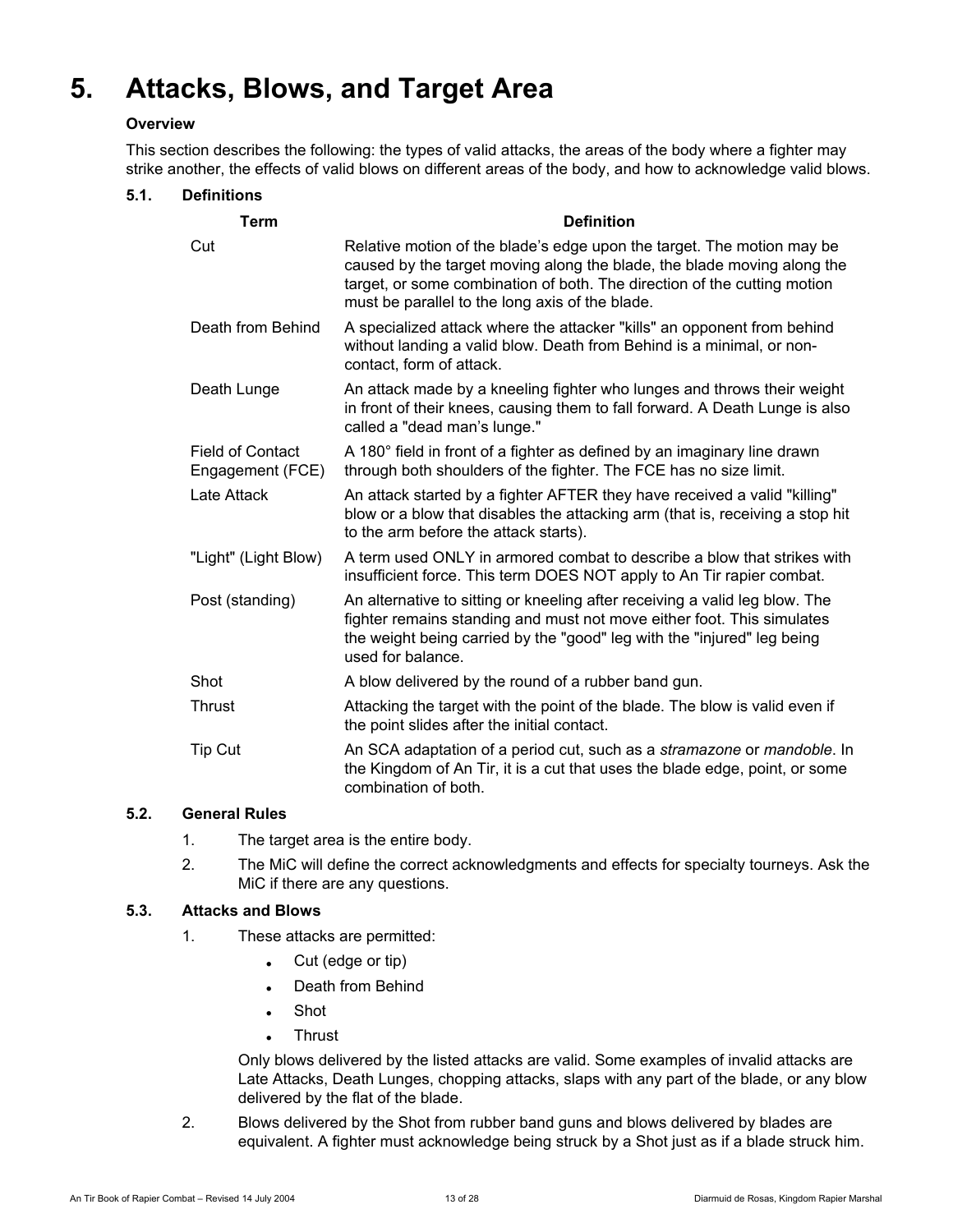3. Cuts

To deliver a valid blow, a cut must meet one of the following requirements:

- Have at least 6" of continuous contact.
- Have continuous contact equal to 1/4 of the circumference of the target.
- 4. "Death from Behind" must be performed as follows:

| <b>Step</b>    | <b>Action</b>                                                                                                                                                        |  |  |
|----------------|----------------------------------------------------------------------------------------------------------------------------------------------------------------------|--|--|
| 1              | The attacker (Fighter D or E) approaches the opponent and is NOT in the<br>opponent's FCE.                                                                           |  |  |
| $\overline{2}$ | The attacker (Fighter D) places the blade over the shoulder AND within the<br>opponent's vision. The blade is permitted touch to shoulder of the attacked<br>person. |  |  |
|                | <b>OR</b>                                                                                                                                                            |  |  |
|                | If the attacker's (Fighter E) approach does not permit placement of the blade over<br>the shoulder, then the blade must be placed only within the opponent's vision. |  |  |
|                | В                                                                                                                                                                    |  |  |
|                | Fighter C's FCE<br>180°<br>F                                                                                                                                         |  |  |
| 3              | The attacker calls out "Dead from Behind". The opponent is considered "Dead" as<br>soon as the blade is within vision - not when the phrase is completed.            |  |  |

#### **5.4. Blow Calling and Acknowledgment**

- 1. A fighter must acknowledge valid blows. Any blow that meets the following minimum requirements is a valid blow:
	- Any blow felt, regardless of the amount of force used to deliver the blow. This means the following: excessive force does not negate a valid blow; calling a valid blow "Light" is not permitted.
	- Any blow that lands on a rigid area of armor.
	- Use a form of acknowledgment appropriate to the scenario.
- 2. An attacking fighter must call back any invalid blows.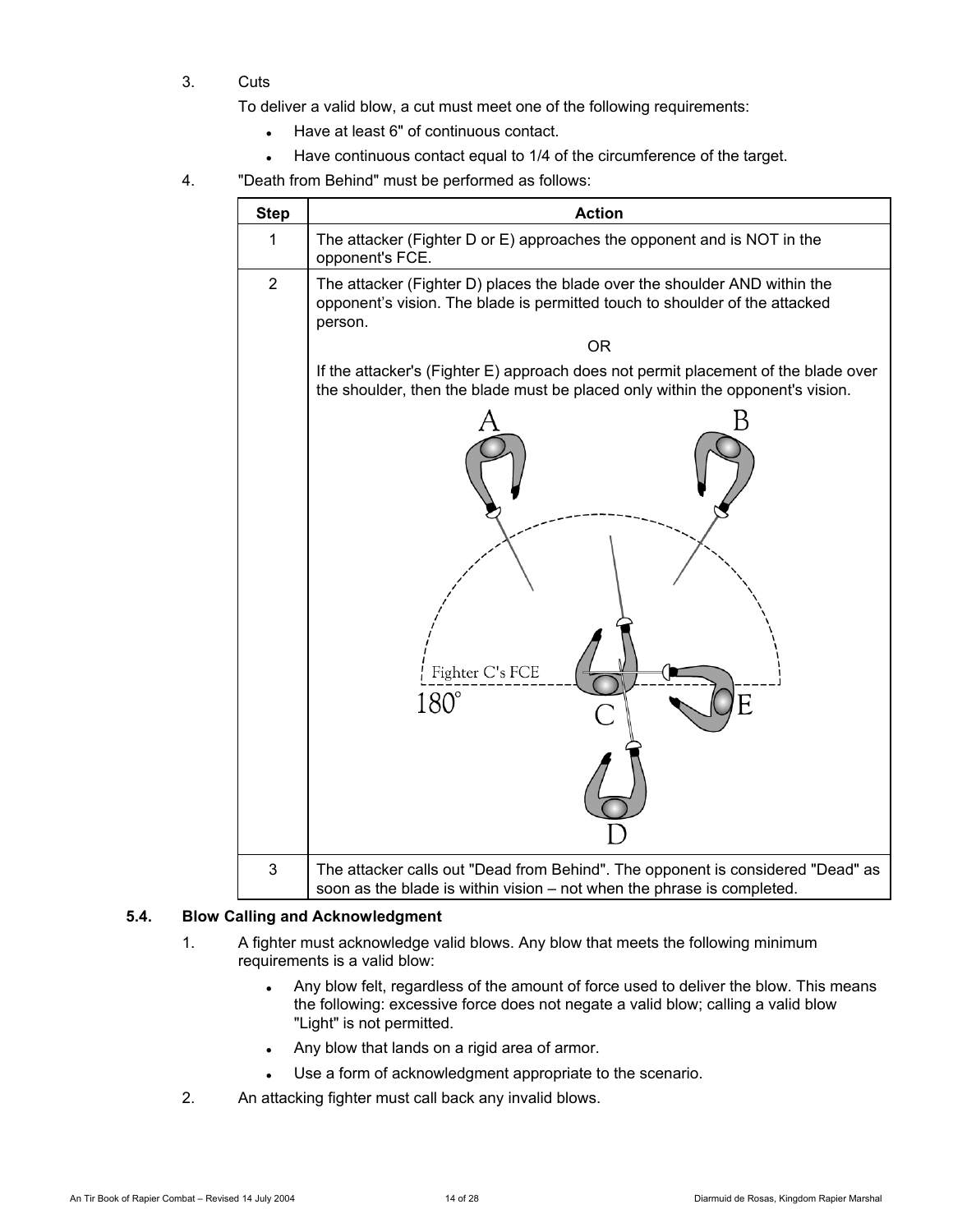- 3. A fighter may disregard an invalid blow under the following conditions:
	- The fighter must have clearly seen the attack that delivered the blow.
	- The fighter must clearly say why they disregarded the blow for example, saying "flat" or "slap" loudly enough to be heard by the other fighter and the marshals.
- 4. A fighter may not post without proof of a medical need. If a fighter does not qualify to post and refuses to kneel or sit, they forfeit the bout.

### **5.5. Effects and Acknowledgments of Blows by Area**

| <b>Target Area</b>                                           | <b>Combat Type</b>                                     | <b>Effect of Blow</b>          | <b>Default Acknowledgement</b>                                                                                                                                                                                                                           |
|--------------------------------------------------------------|--------------------------------------------------------|--------------------------------|----------------------------------------------------------------------------------------------------------------------------------------------------------------------------------------------------------------------------------------------------------|
| Head, neck,<br>torso, armpit,<br>femoral artery, or<br>groin | Single<br><b>OR</b><br>Melee                           | "Death"                        | Single Combat:<br>Immediately stop<br>fighting.<br>Fall down.<br>$\bullet$<br>Melee Combat:<br>Immediately stop<br>fighting.<br>Fall down.<br><b>OR</b><br>Immediately stop<br>fighting.<br>Raise sword over<br>head.<br>Immediately leave the<br>field. |
| Leg or foot<br>Arm or hand                                   | Single<br>OR.<br>Melee<br>Single<br><b>OR</b><br>Melee | "Disablement"<br>"Disablement" | Immediate loss of the use<br>of the leg and foot.<br>Kneel, sit, or post.<br>$\bullet$<br>No moving about the<br>$\bullet$<br>fighting field except to<br>change facing.<br>Immediate loss of the use of<br>the arm AND hand                             |

# **6. Rules of the Field, Combat, and Engagement**

#### **Overview**

This section describes the following: some of the responsibilities of the Rapier Marshal in Charge (MiC), the rules governing single combat and melee combat, and the requirements for melee and tourney fields.

#### **6.1. Definitions**

#### **Term Definition**

"Arm and Stand Ready" Being prepared to enter the field and fight when called. This means a fighter has done the following:

- Put on hand protection
- Put on head protection
- Selected the appropriate weapons
- Moved to the designated field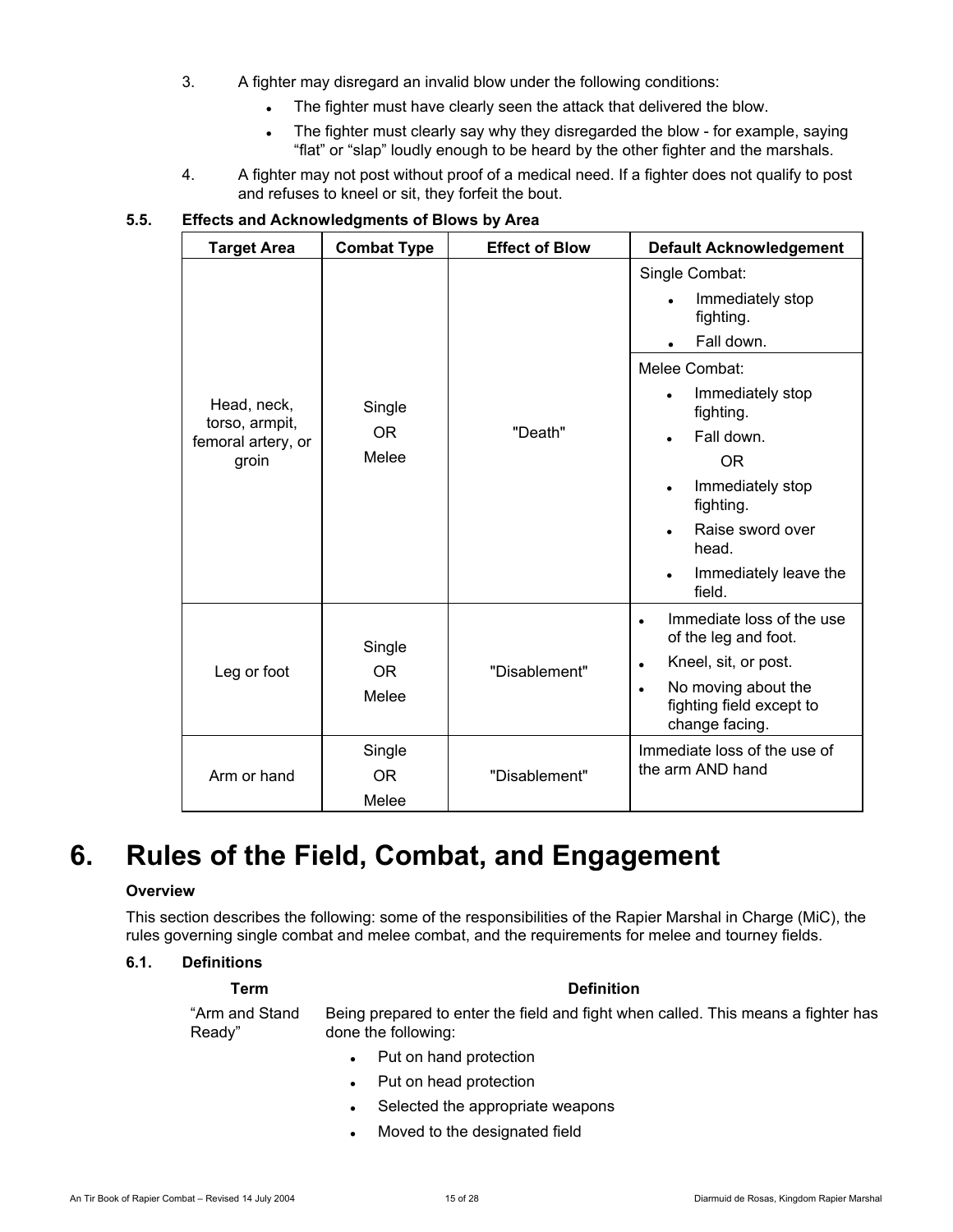| <b>Term</b>                                       | <b>Definition</b>                                                                                                                                                                                                                                                                                                       |  |
|---------------------------------------------------|-------------------------------------------------------------------------------------------------------------------------------------------------------------------------------------------------------------------------------------------------------------------------------------------------------------------------|--|
| <b>Blind Attack</b>                               | An attack made when unable to see the intended opponent. This type of attack<br>is usually a reaction to an opponent approaching from behind during a melee.                                                                                                                                                            |  |
| Corkscrew                                         | Deliberately moving<br>beyond 45 degrees to<br>$45^{\circ}$<br>either side of a grounded<br>fighter's centerline during<br>single combat. A fighter's<br>centerline begins at their<br>head and is perpendicular<br>to their FCE.<br>Grounded<br>Fighter C's FCE                                                        |  |
| Fighting In the<br>Round                          | Combat that allows fighters to move in a linear, diagonal, or circular fashion.                                                                                                                                                                                                                                         |  |
| Hold                                              | A command use to immediately stop all fighting on an eric or melee field.                                                                                                                                                                                                                                               |  |
| Localized Hold<br>("Bubble Hold")                 | A hold that stops all fighting in a portion of the fighting field. Localized holds are<br>typically used during melee combat.                                                                                                                                                                                           |  |
| Melee Combat                                      | Any fighting scenario with more than one combatant on each side. Examples of<br>melees include tavern brawls, team tourneys, wars, or ship battles.                                                                                                                                                                     |  |
| <b>Phoenix Tourney</b>                            | A tourney designed to teach proper list behavior to new or inexperienced<br>fighters. A phoenix tourney follows all the rules for normal tourneys, except that<br>a fighter is not required to have an authorization in order to fight.                                                                                 |  |
|                                                   | These tourneys are typically held at practice and must be supervised by a<br>warranted marshal.                                                                                                                                                                                                                         |  |
| Simultaneous<br>Kill ("Double<br>Kill")           | A situation where both fighters land valid "killing" blows. Both blows must<br>happen at the same time for a simultaneous kill to occur.                                                                                                                                                                                |  |
| Single Combat                                     | Fighting where a single fighter faces a single fighter on the field.                                                                                                                                                                                                                                                    |  |
| <b>Tactical Rules</b><br>and Parameters<br>(TRPs) | Rule enhancements used to clarify application of the ABCs for a particular<br>tourney or melee scenario. TRPs explain proper blow acknowledgement, the<br>objective of a melee scenario, the use of RBGs, or other situations left to the<br>MiC's discretion.                                                          |  |
|                                                   | The TRPs cannot contradict any of the rules specified in the ABCs or the Rapier<br>Marshal's Handbook.                                                                                                                                                                                                                  |  |
| <b>Trap</b>                                       | Deliberately catching an opponent's blade in such a way that the blade cannot<br>be withdrawn. Examples of "trapping" are grabbing the blade, grabbing the hilt,<br>or pinning the blade against the body. Inadvertent fouling by scarves, cloaks,<br>sleeves, or slash and puff clothing does not constitute trapping. |  |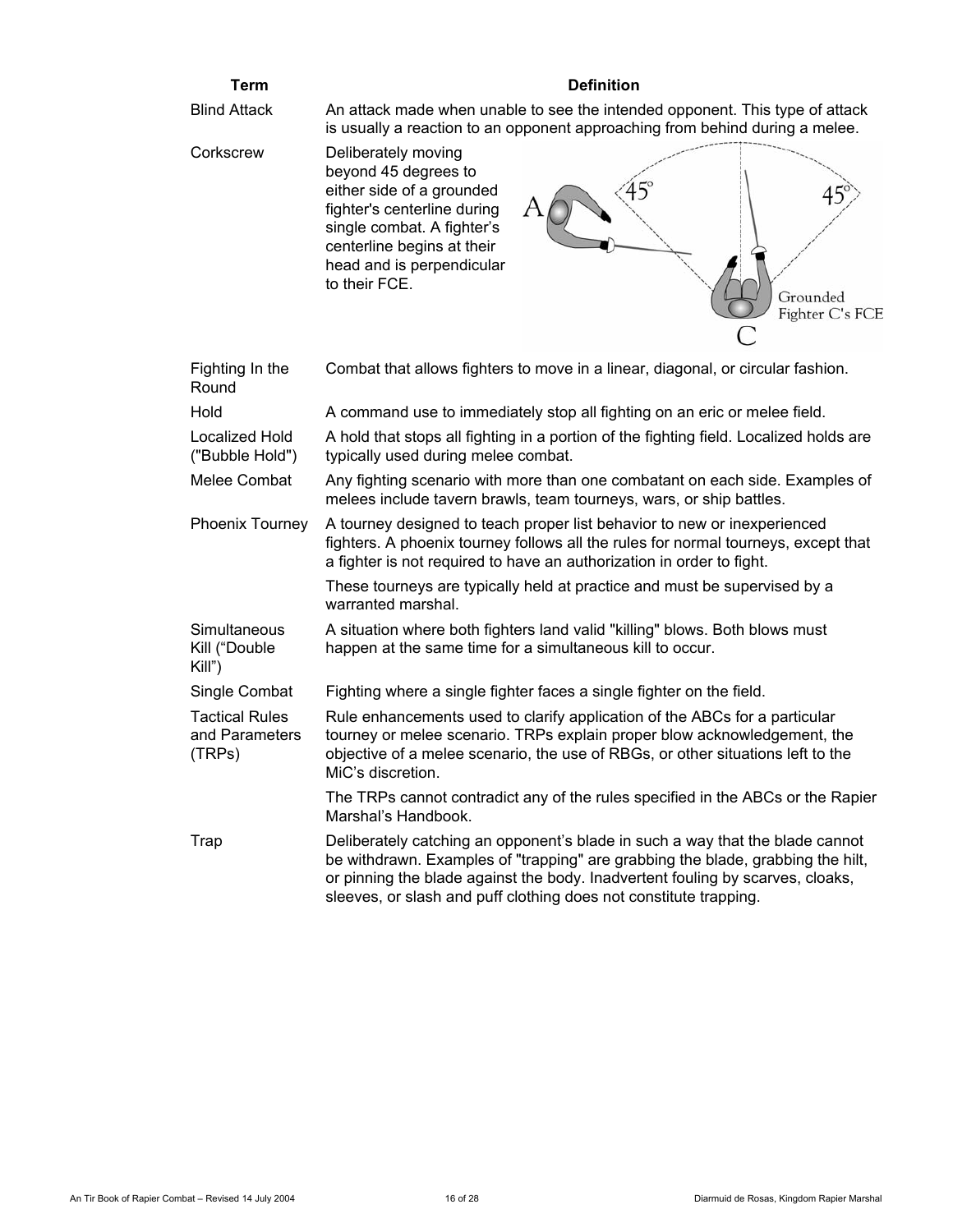### **6.2. General Rules**

- 1. A fighter must have at least a Rapier Authorization to fight in tourneys, melees, or wars.
- 2. An unauthorized fighter may fight only in Phoenix tourneys or practices.
- 3. Improper conduct is not permitted. Some examples of improper conduct are:
	- Deliberately misusing, manipulating, or violating the rules.
	- Consistently ignoring blows.
	- Consistently letting invalid blows stand.
	- Consistently striking with excessive force.
	- Using a disabled limb.
	- Intentionally pushing, grabbing, grappling, or running into an opponent.
	- Throwing a weapon at an opponent.
	- Intentionally misusing "Holds."
- 4. A fighter must not intentionally strike an opponent with excessive force.
- 5. All fighting must stay within the boundaries of the fighting field.
- 6. A fighter must be aware of their opponent's position on the field and not force their opponent into any field hazards.
- 7. A fighter is armed as long as they have at least one offensive weapon.
- 8. If a fighter drops their only offensive weapon, it is up to their opponent whether the fighter may recover the dropped weapon.
- 9. Unless otherwise specified by the rules of a tourney or scenario, all fighting is done in the round.
- 10. A fighter must wear all required armor during any type of fighting.
- 11. A fighter must not engage in rapier combat with the deliberate intent to injure an opponent.
- 12. A fighter is warned on the first instance of improper conduct. A second occurrence results in forfeiture of the bout. A pattern of improper conduct will result in disciplinary action, as described in the RMH.
- 13. A fighter must not trap an opponent's blade. Throwing a cloak at an opponent's blade to encumber it does not constitute trapping.
- 14. During fighting, only marshals and fighters are permitted within the boundaries of the fighting field.
- 15. Blind attacks are not permitted.

#### **6.3. Holds**

- 1. Any person, fighter or non-fighter, may call "Hold" if an unsafe condition exists. A "Hold" last until the situation is corrected.
- 2. When a "Hold" is called, all activity in the affected area must stop immediately.
- 3. Fighters may take water or remove head protection. CAUTION: This rule does not apply to localized holds.

#### **6.4. Marshal in Charge Responsibilities**

- 1. The MiC must explain any TRPs needed for a scenario. The explanation must be given before the beginning of the scenario.
- 2. The MiC must explain how to resolve simultaneous kills before the fighting begins.
- 3. The MiC must designate which marshals may perform the event's armor inspections. Only these marshals may perform the inspections.
- 4. Additional responsibilities of the MiC are described in the Rapier Marshal's Handbook.

#### **6.5. Single Combat**

1. A fighter must "Arm and Stand Ready" when directed.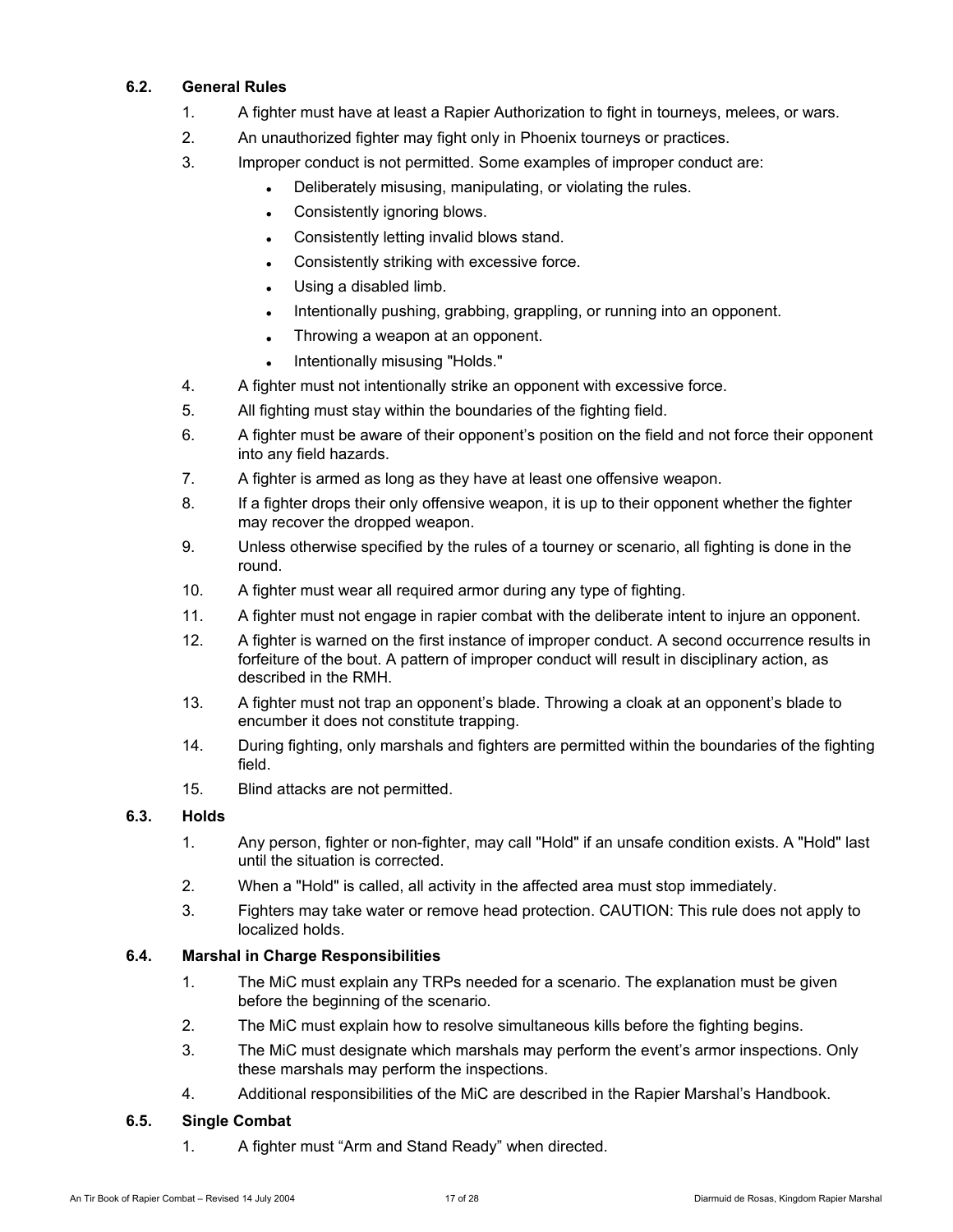- 2. An equipment failure is cause for an immediate "Hold." Fighting may resume after the equipment is repaired or replaced.
- 3. During fighting, removal or loss of head protection results in an immediate hold. The fighter without head protection forfeits the fight.
- 4. Corkscrewing is not permitted.
- 5. Single combat lasts until one fighter is unable to or chooses not to continue fighting.
- 6. It is the responsibility of each fighter to determine what weapons their opponent is using and to resolve any questions before entering the field.

#### **6.6. Melee Combat**

WARNING: Due to their nature, melee scenarios have situations not normally found in single combat. An attacking fighter must remember that a defender may not be aware of the impending attack. Therefore, the attacker must gauge the force of their blows accordingly.

- 1. Each side must appoint one person to act as captain. The captain is the liaison between the side and the marshal with regard to rules application and interpretation, dispute resolutions, and general communication.
- 2. Combat continues until one side meets the victory conditions of the scenario.
- 3. Any fighter affected by a "Hold" immediately drops to one knee. During a hold, moving, speaking, or doing anything to gain a tactical advantage is not permitted.
- 4. "Death from Behind" is permitted.
- 5. A grounded fighter may change facing in order to meet an opponent. The change of facing must not significantly alter the range between the grounded fighter and the attacker. Walking on your knees, crawling, or similar motion is not permitted.
- 6. An equipment failure is cause for an immediate "Hold." The fighter who suffered the failure must immediately leave the fighting field.
- 7. During fighting, removal or loss of head protection results in an immediate hold. A fighter without head protection must immediately leave the field.
- 8. It is the fighter's responsibility to know the location of their opponents.
- 9. Unless permitted by the rules of a scenario, a fighter who leaves the fighting field after the start of the scenario must not return until the fighting has ended.
- 10. "Dead" fighters must not remove their head protection until they are off the field. If the fighter falls where they "died," they must not remove their head protection until the scenario is over.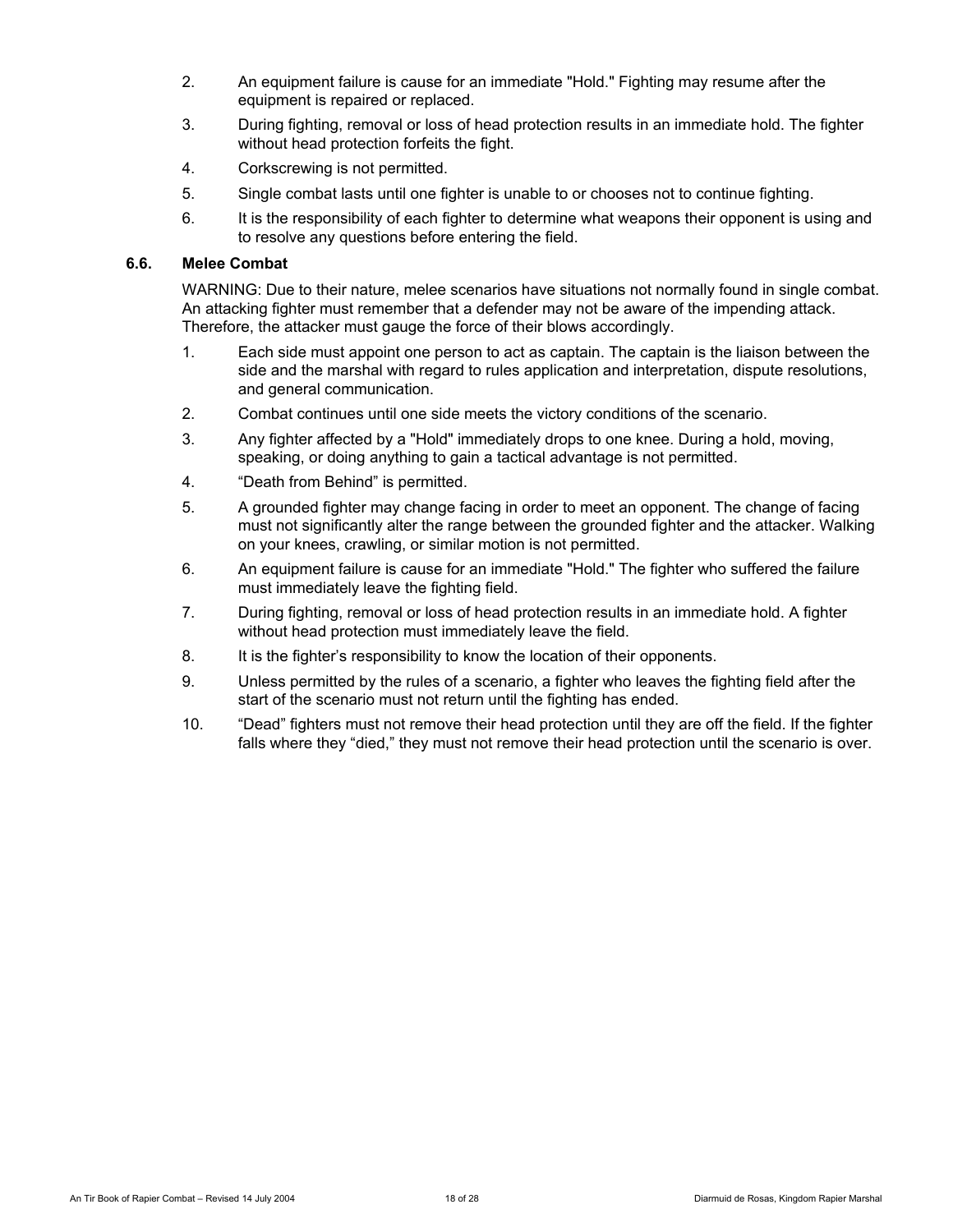11. Engagement

The following conditions apply to melee combat engagement:

- An attacking fighter is not required to have eye contact with an opponent before initiating an attack
- Each fighter on the field is engaged with every fighter on the field
- Engagement lasts until the scenario is completed or a hold is called

In Figure 1, all of the fighters are engaged.

Fighters A and B may use any valid attack because they are within the FCE of Fighter C.

Fighter D is not within Fighter C's FCE. Therefore, Fighter D may only use Death from Behind or a Shot against Fighter C.



Figure 1- Melee Engagement

#### **6.7. Conducting Combat**

- 1. Before combat can start, the following actions must occur:
	- The marshal asks the fighters if they are ready.
	- Each fighter (single combat) or team captain (melee combat) makes a positive verbal response, such as "Yes," "Ready," or a similar phrase.
	- The marshal calls "Lay On!" (or uses a similar phrase).

The marshal will not start the fighting until they hear both responses.

- 2. At the conclusion of any combat, the following actions must occur:
	- The marshal asks the fighters if they are satisfied with the conduct of the fighting. If the fighting was a melee scenario, the captains of each side give the response.
	- Each fighter or team captain makes a verbal response.
	- Any disputes are resolved before the fighters leave the field.
	- The marshal formally announces the winner or how the dispute will be resolved
- 3. Once the fighters leave the field, the outcome stands as called by the marshal.
- 4. Disputes are resolved as described in the RMH.

#### **6.8. Rubber Band Guns**

WARNING: RBGs are projectile weapons that are capable of causing serious injury. At all times, handle them as if loaded.

- 1. Shot fired from RBGs simulate lead balls moving at 900 feet per second. Therefore, fighters must not parry shot fired from RBGs. Parrying shot is considered Improper Conduct.
- 2. The TRPs must explain what effect shot has upon struck weapons or defensive secondaries.
- 3. RBGs may not be loaded or fired during tourney single combat. An unloaded RBG may be used as a baton.
- 4. RBGs are the only approved missile weapons for rapier melee combat.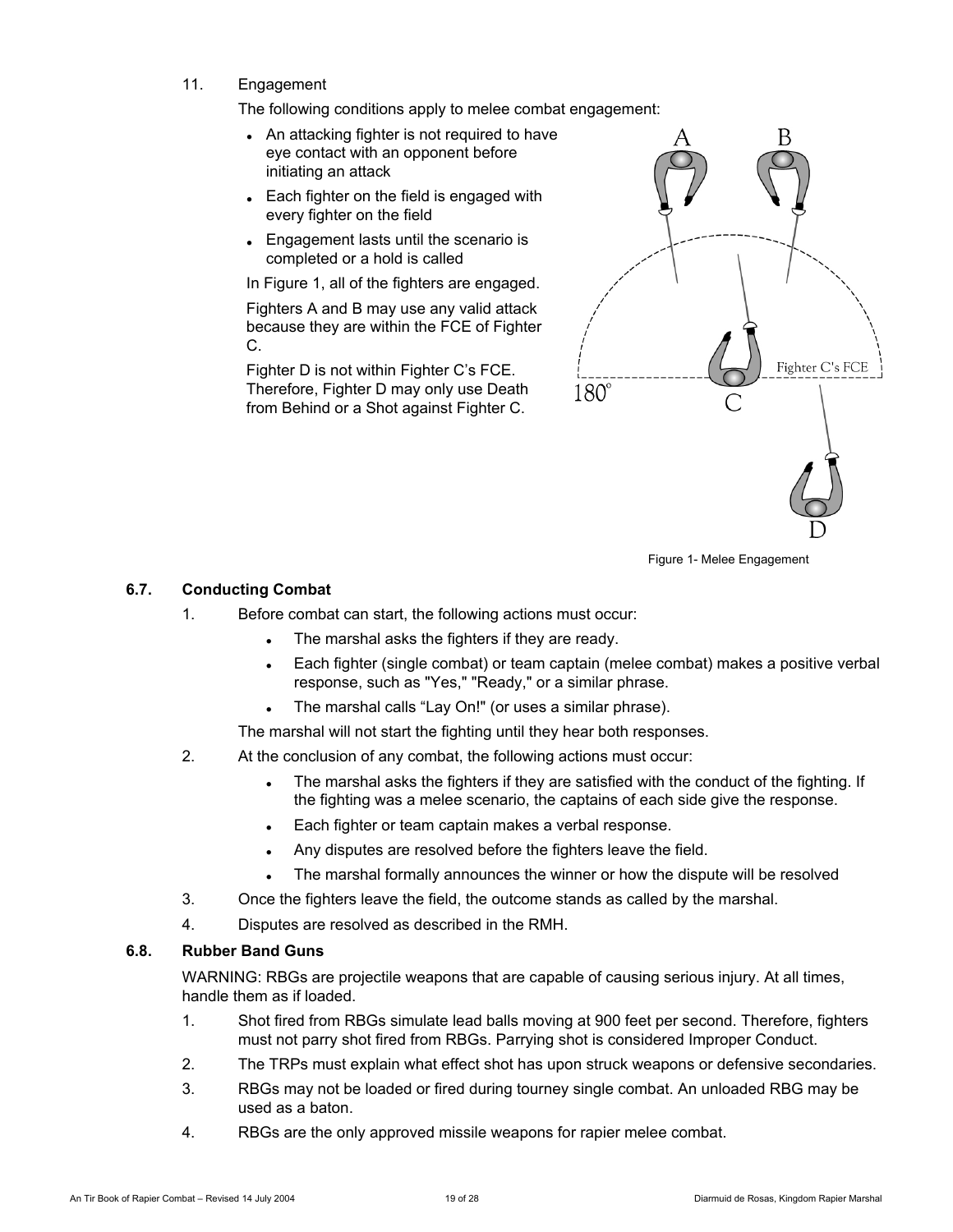- 5. RBGs may be used in melee scenarios at the discretion of the MiC.
- 6. RBGs must not be loaded until ready for use in a scenario. Once loaded, the RBG must either be pointed up in the air or down at the ground until the start of the scenario.
- 7. A fighter must not load an RBG unless they are properly armored.
- 8. A fighter must not point or shoot a loaded RBG towards unarmored persons.
- 9. A current Rapier Authorization is required to use an RBG.
- 10. Marshals must wear eye protection when RBGs are in use during a scenario.

#### **6.9. Requirements for Tourney Fields**

- 1. The minimum size for a tourney field is 20 feet by 20 feet. MiCs are encouraged to make fields as large as possible. A specialty field, like those for plank fights or barrier battles, must be large enough for the type of fighting.
- 2. All fields should have an outer rope to keep non-participants away from the eric ropes. The outer rope must be at least 5 feet from the inner rope. If an outer rope is not used, the marshals must ensure that non-participants remain at least 5 feet back from the eric rope.

#### **6.10. Requirements for Melee Fields**

- 1. The MiC must define the boundaries of the fighting field before fighting begins.
- 2. A melee field must be large enough to accommodate all the fighters and marshals safely.
- 3. If RBGs are used during a scenario, there must be a "safety zone" to prevent shot from hitting spectators. The width of the zone must be at least the range of an RBG.



# Spectators

Spectators



Figure 2 – Safety Zone Surrounds Entire Field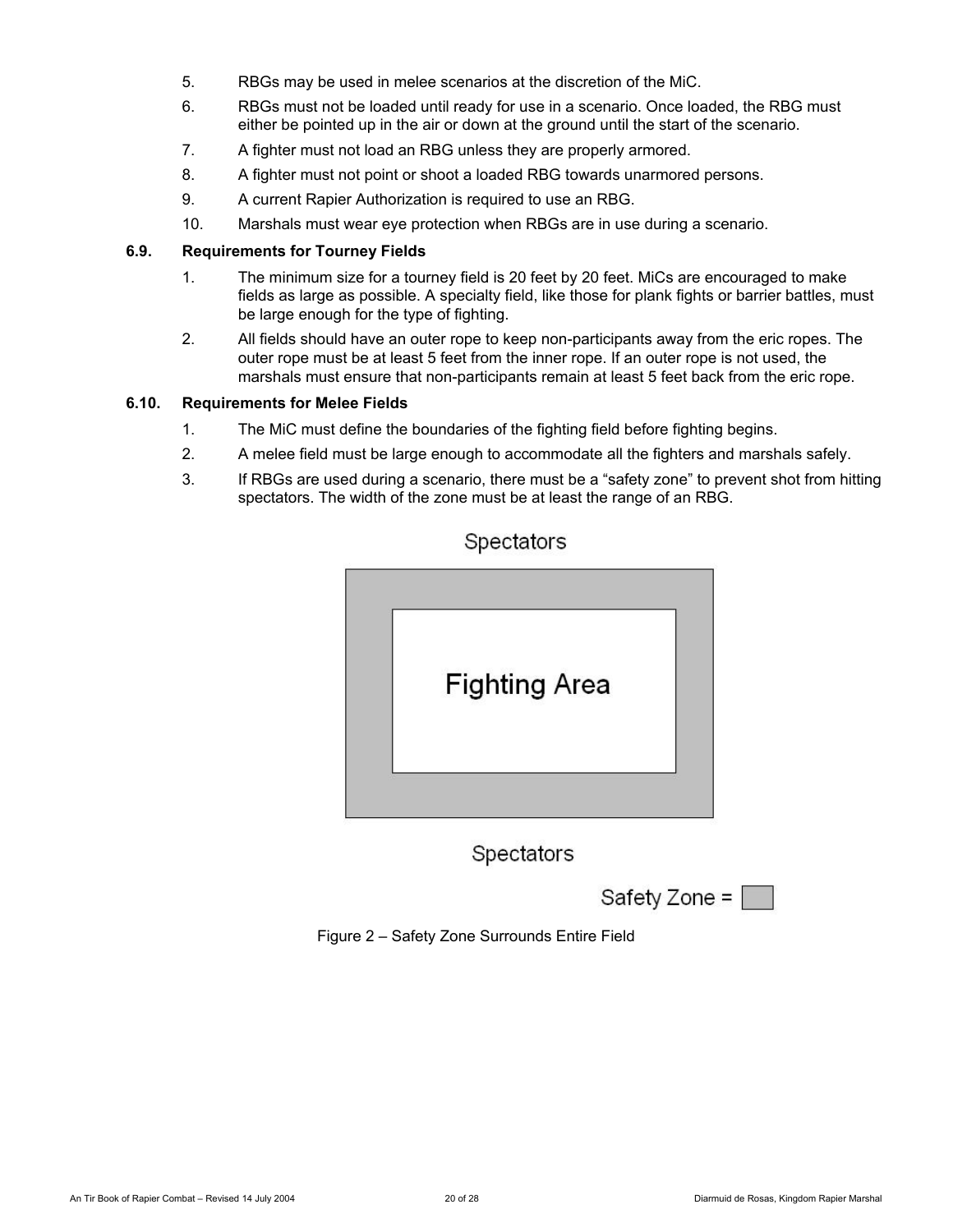4. If a full zone cannot be implemented due to space restrictions, then the size and position of the fighting area must be adjusted to have a safety zone on at least on edge of the fighting field. Spectators must be confined to this area of the field.



Figure 3 – Safety Zone Limited to One Edge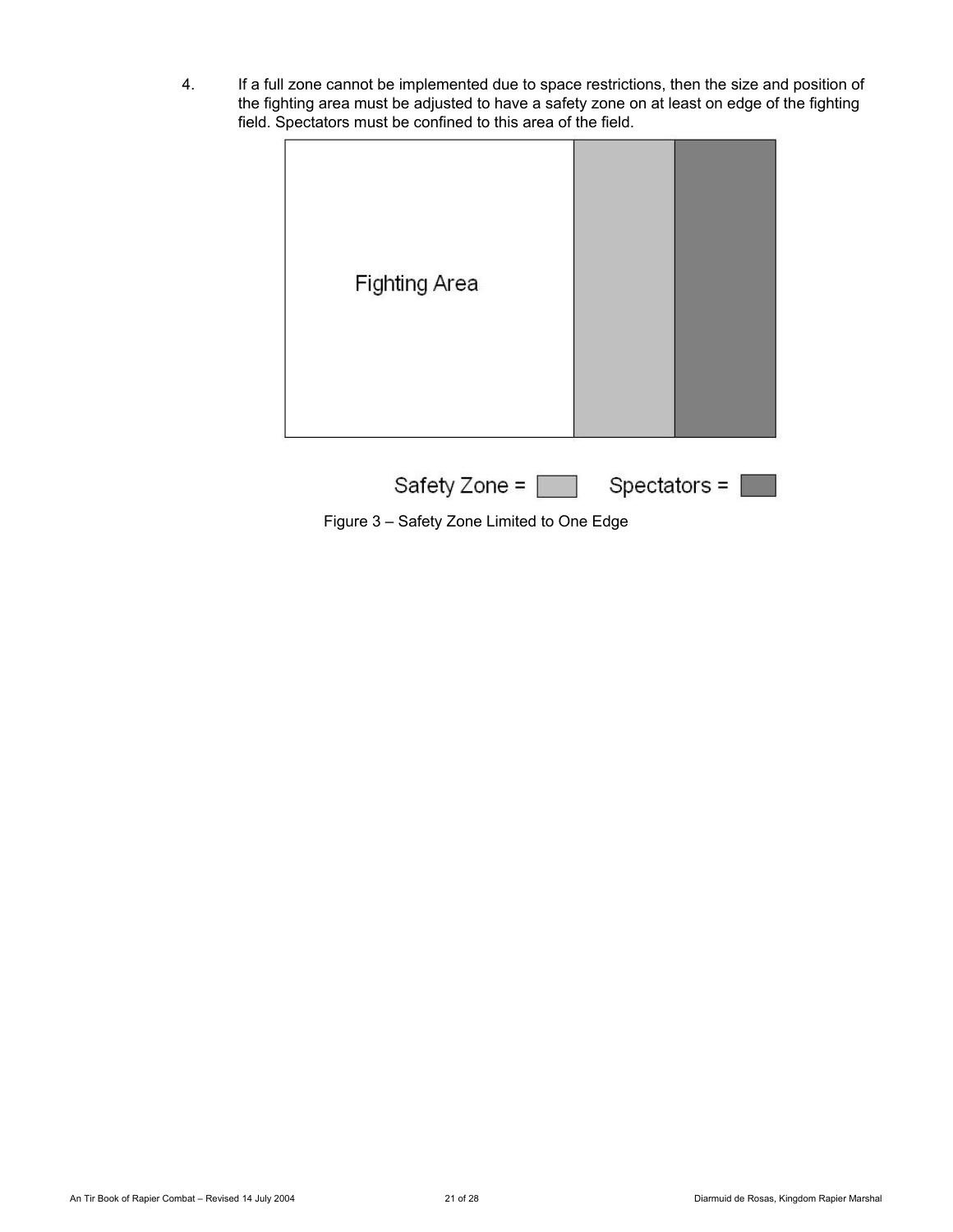# **Appendix - Inspection Procedures for Weapons and Armor**

# **A1. Armor and Weapons Testing**

#### **Overview**

This section describes the approved steel simulators, how to test material for puncture resistance, and how to measure blade flexibility or bend force.

### **1.1. Approved Simulators**

The table below lists the simulators approved for general use in An Tir. Blades not listed must not be used at official practices or events.

| <b>Manufacturer's Mark</b><br><b>Manufacturer</b>    |                                                                                                    | Rapiers (Schläger,<br>Del Tins, and Del Tin<br>Clones) | <b>Daggers</b>                         |
|------------------------------------------------------|----------------------------------------------------------------------------------------------------|--------------------------------------------------------|----------------------------------------|
| Alchem Inc.                                          | None Available                                                                                     | SafeFlex Rapier Blade                                  | Model 15/6 (1 1/8"<br>wide at ricasso) |
| Angus Trim                                           | "AT"                                                                                               | Model DDPR01                                           | Model AT1691                           |
| <b>Black Tulip</b>                                   | "Black Tulip"                                                                                      | None Available                                         | Flexi                                  |
| Darkwood Armory                                      | None Available                                                                                     |                                                        | DiamondFlex,<br>WideFlex               |
| Del Tin                                              | "DELTIN"                                                                                           | Practice Rapier Blade<br><b>Bated Rapier</b>           | None Available                         |
| France-Lames                                         |                                                                                                    | Schläger                                               | Flexi                                  |
| Hanwei                                               | <b>Made in Dalian China</b>                                                                        | Rapier Blade                                           | None Available                         |
| Prieur                                               | "Prieur"                                                                                           | <b>None Available</b>                                  | Flexi                                  |
| Scottie Armory                                       | "SA"                                                                                               | Rapier Blades                                          | Dagger Blades                          |
| <b>Triplette</b>                                     | "Triplette"                                                                                        | Schläger, Model T03                                    | Flexi, Model T05                       |
| Weyersberg,<br>Kirschbaum, and Cie<br>(WKC Solingen) | <b>GERMANY</b><br>"WKC" or "West<br>Germany"                                                       | Schläger                                               | None Available                         |
| Zamorano                                             | ΜZ<br>ΜZ<br><b>TOLEDO</b><br>Front of Blade<br><b>MADE</b><br><b>SPAIN</b><br><b>Back of Blade</b> | Rapier Blade                                           | None Available                         |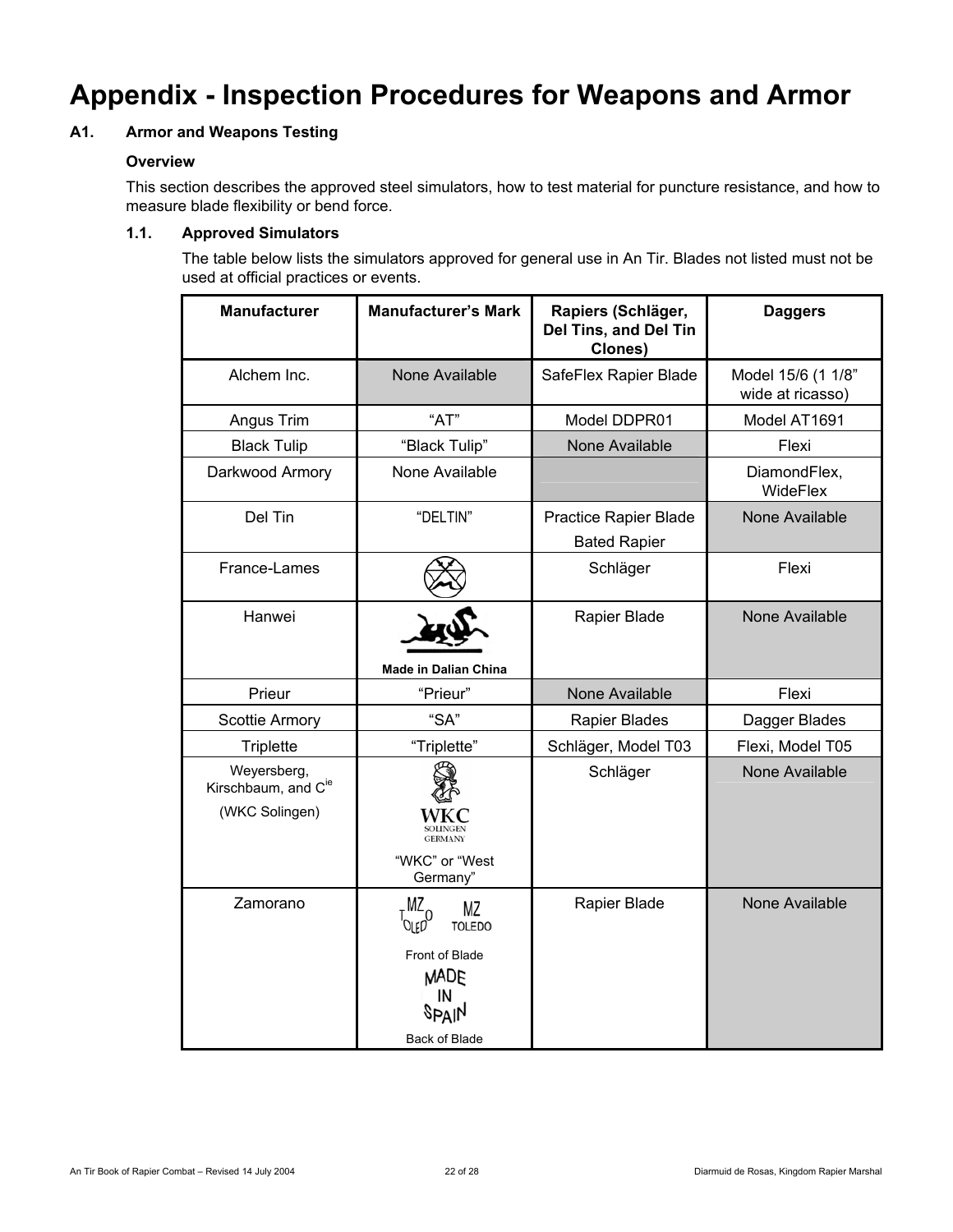# **1.2. Drop Test**

NOTE: The drop-tester must be constructed according to the SCA standards. Please refer to the Society Marshal's Rapier Appendices for construction methods.

| <b>Step</b> | <b>Action</b>                                                                                                                                                 |                                                                                         |  |  |
|-------------|---------------------------------------------------------------------------------------------------------------------------------------------------------------|-----------------------------------------------------------------------------------------|--|--|
| 1           |                                                                                                                                                               | Place the armor on the base of the drop tester                                          |  |  |
| 2           | Tighten the clamps around the armor.                                                                                                                          |                                                                                         |  |  |
| 3           | Place the guide tube lightly upon the armor.                                                                                                                  |                                                                                         |  |  |
| 4           | the weight.                                                                                                                                                   | Hang the drop weight in the guide tube. Be sure that the height is equal to the mark on |  |  |
| 5           | Let the weight drop.                                                                                                                                          |                                                                                         |  |  |
| 6           | Evaluate the results.                                                                                                                                         |                                                                                         |  |  |
|             | <b>IF</b> the material is<br>THEN<br>NOT punctured<br>OR.<br>Only the first layer is<br>damaged<br>Punctured<br>0R<br>More than the first<br>layer is damaged | The armor is acceptable<br>The armor is NOT acceptable                                  |  |  |

#### **1.3. Simulator Flexibility Test**

| <b>Step</b>    | <b>Action</b>                                   |                                    |                                        |
|----------------|-------------------------------------------------|------------------------------------|----------------------------------------|
| 1              | Place a 3 ounce weight on the tip of the blade. |                                    |                                        |
|                |                                                 |                                    | $\overline{ }$ measure                 |
| $\overline{2}$ | Let the weight hang.                            |                                    |                                        |
| 3              | Measure the amount of tip deflection.           |                                    |                                        |
|                | IF the blade length is                          | AND the amount of<br>deflection is | THEN                                   |
|                |                                                 | $\geq$ 1/4" AND $\leq$ 1"          | The blade is acceptable for<br>use     |
|                | $≤25"$                                          | < 1/4" OR > 1"                     | The blade is NOT<br>acceptable for use |
|                |                                                 | ≥1/2" AND ≤ 13/4"                  | The blade is acceptable for<br>use     |
|                | >25"                                            | $<1/2$ " OR > 1 3/4"               | The blade is NOT<br>acceptable for use |
|                |                                                 |                                    |                                        |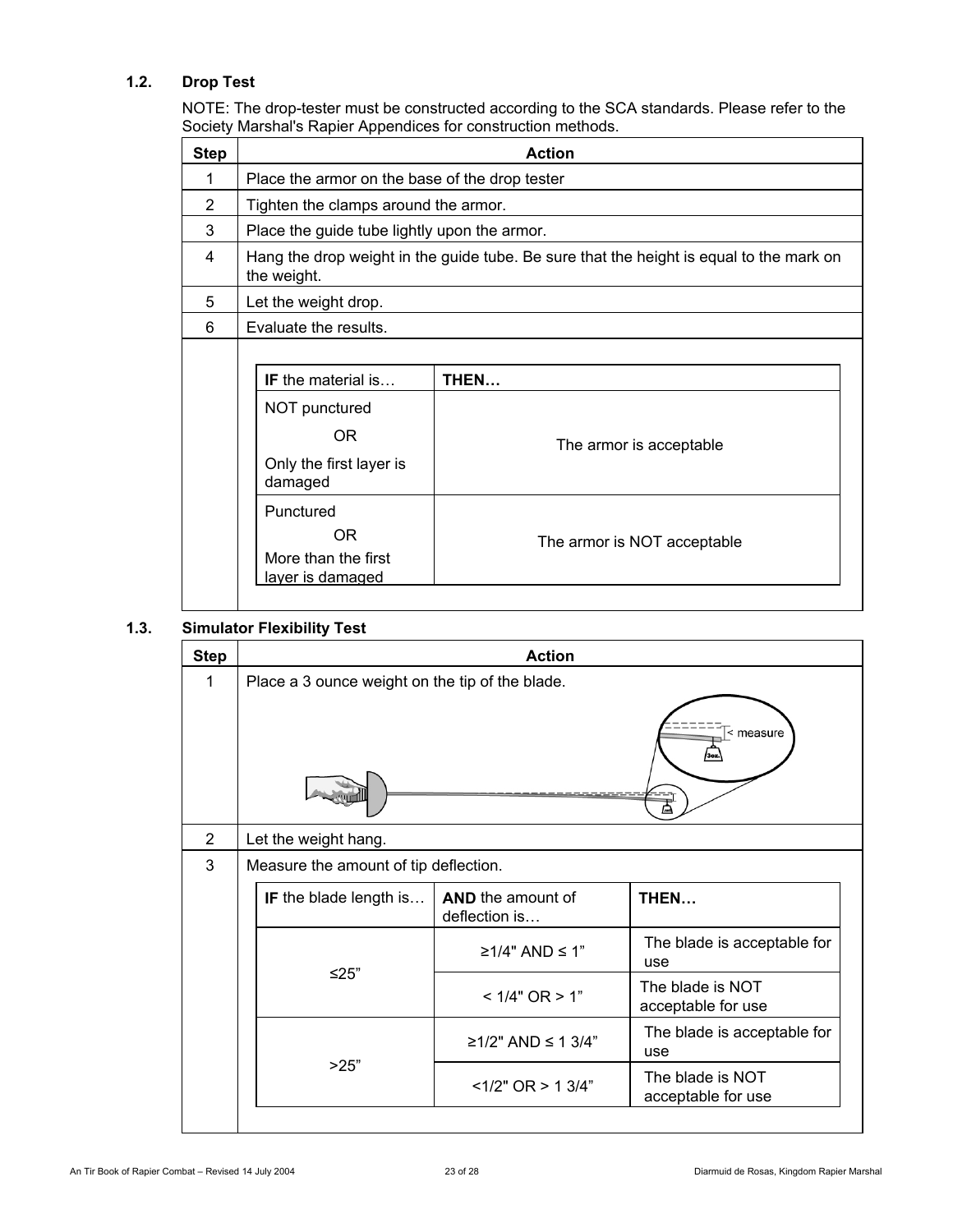# **1.4. Bend Force Test**

| $\mathbf{1}$<br>Place the tip of the blade on a scale. A<br>bathroom scale is acceptable.                                                 |
|-------------------------------------------------------------------------------------------------------------------------------------------|
| 2"<br><b>SCALE</b>                                                                                                                        |
| $\overline{2}$<br>Holding the tang (or hilt, if mounted), apply force along the long axis of the blade.                                   |
| $\mathfrak{B}$<br>Check the amount of bend by measuring the perpendicular distance between the<br>highest part of the bend and the forte. |
| IF the bend<br>AND the force is<br>THEN                                                                                                   |
| Pass the blade<br>$\geq 6$ pounds                                                                                                         |
| $= 2"$<br><b>AND</b>                                                                                                                      |
| $≤12$ pounds                                                                                                                              |
| Increase the stiffness<br>$\bullet$<br>< 6 pounds<br>>2"<br>Retest the blade<br>$\bullet$                                                 |
| Decrease the stiffness<br>$\bullet$<br>>12 pounds<br>2"<br>Retest the blade<br>$\bullet$                                                  |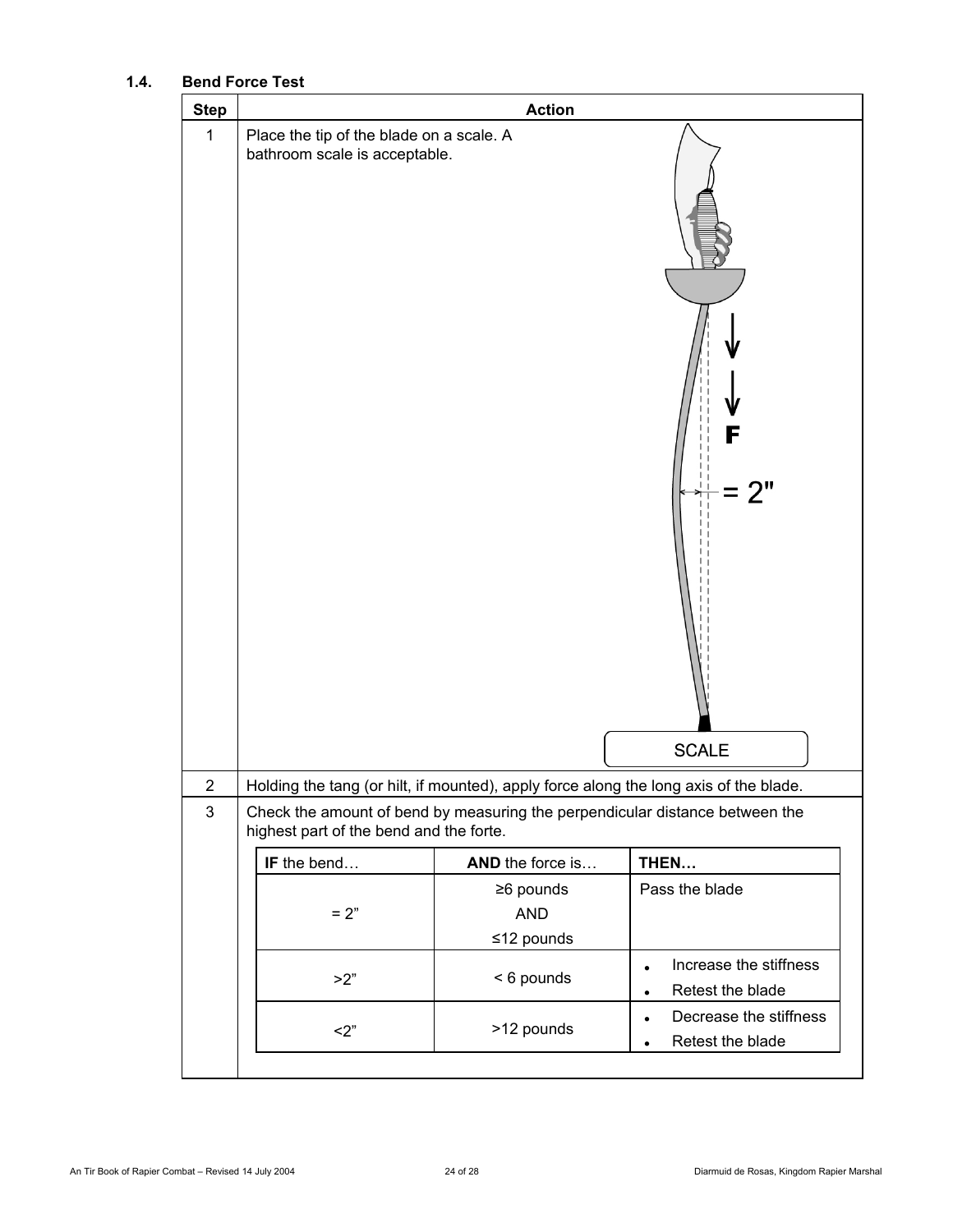# **A2. Armor and Weapons Inspection**

#### **Overview**

This section describes how to inspect weapons and armor.

#### **2.1. General Statements**

- 1. Weapons and armor must meet the minimum requirements for use at any SCA event. Inspections ensure that a fighter's equipment meets the minimum requirements.
- 2. The inspection at practice is intentionally more rigorous than the inspection at an event. The event inspection is an additional safety to ensure that the armor and weapons are in good condition and the fighter has not forgotten any equipment.
- 3. Fighters are encouraged to have their armor and weapons thoroughly inspected at practice instead of waiting until an event. Doing so allows time to make any necessary repairs.
- 4. The armor inspection is performed with all the required armor pieces worn by the fighter.
- 5. The inspecting marshal must not force the fighter into any position the fighter would not normally assume during combat.

#### **2.2. Inspection at Practice**

| <b>Armored Area</b> | <b>Inspection Method</b>                                                                                                                                 |
|---------------------|----------------------------------------------------------------------------------------------------------------------------------------------------------|
|                     | Ensure that the protection is a modern fencing mask or rapier helm.<br>Have the fighter tilt their head left, right, forward, and backwards.             |
| Head                | Ensure that the head remains covered during each motion.                                                                                                 |
|                     | Have the fighter rapidly shake their head. Ensure that the head<br>remains covered during each motion.                                                   |
|                     | Ensure that the neck protection consists of RM on the front, sides, and<br>back of the neck.                                                             |
| <b>Neck</b>         | Have the fighter roll their head about their shoulders and do several<br>shoulder shrugs. Ensure that the neck remains covered during each<br>motion.    |
|                     | Ensure that the armor is made from PM. If necessary, test the armor.                                                                                     |
| Torso               | Have the fighter raise their arms over their head and cross their arms<br>over their chest. Ensure that the torso remains covered during each<br>motion. |
|                     | Have the fighter bend from the waist to the left, right, forward, and<br>backwards. Ensure that the torso remains covered during each motion.            |
| Groin               | Ensure that the armor is made from PM. If necessary, test the armor.                                                                                     |
|                     | Ensure that the groin remains covered during movement.                                                                                                   |
| Genitals            | Ask if a male fighter is wearing rigid genital protection.                                                                                               |
|                     | Ensure that the armor is made from AM.                                                                                                                   |
| Arm and Hand        | Have the fighter perform several wrist rolls and bend their arms.<br>Ensure that separate hand protection always overlaps the arm<br>protection.         |
|                     | Ensure that the armor is made from AM.                                                                                                                   |
| Leg and Foot        | Have the fighter do several knee bends. Ensure that the legs remain<br>covered during motion.                                                            |
|                     | Ensure that the footwear is of closed-toed construction.                                                                                                 |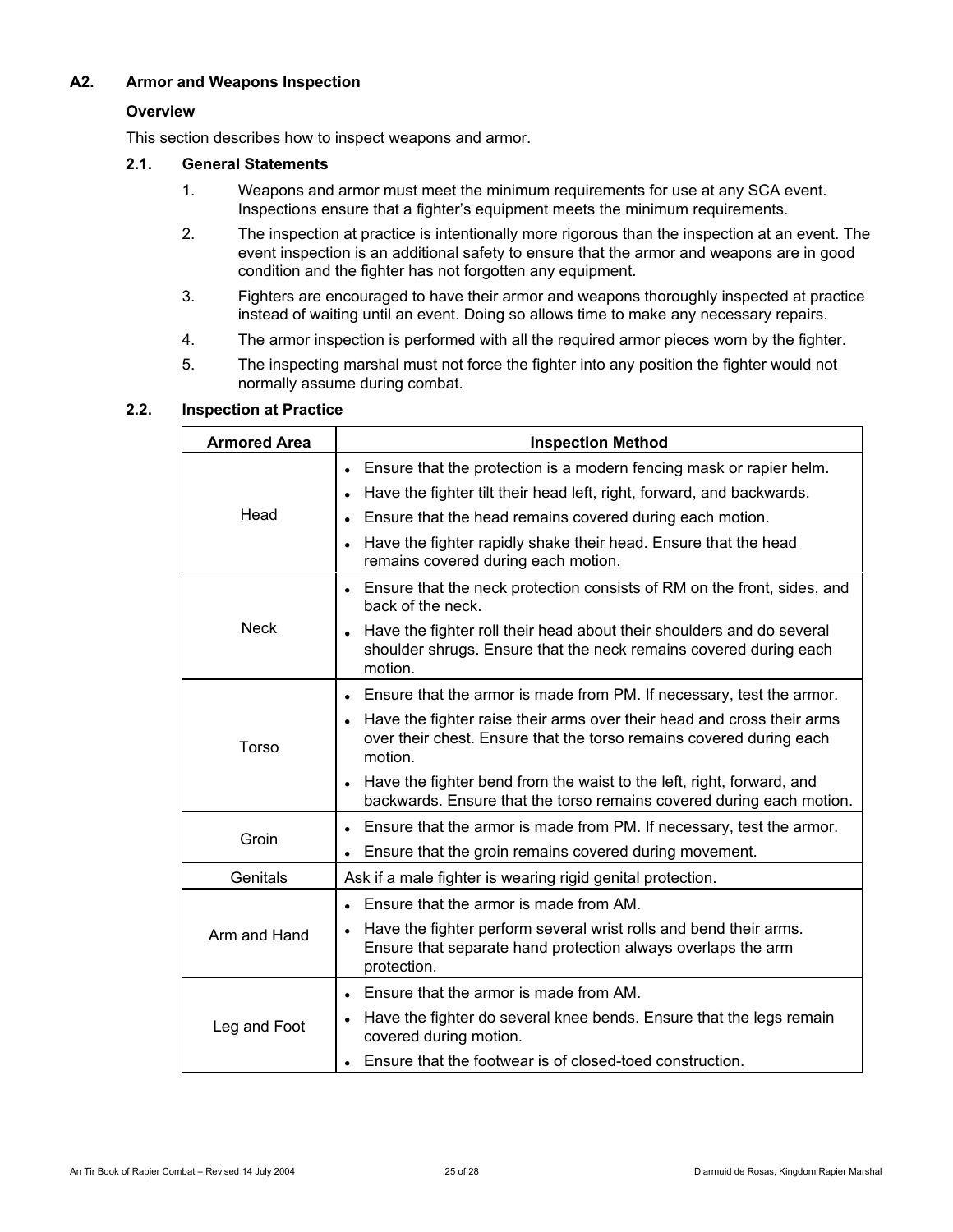# **2.3. Inspection at an Event**

| <b>Step</b> | <b>Action</b>                                                                                                                                                                                                                                                                                                                                                                        |  |
|-------------|--------------------------------------------------------------------------------------------------------------------------------------------------------------------------------------------------------------------------------------------------------------------------------------------------------------------------------------------------------------------------------------|--|
|             | Arrange a time for the inspections. Armor may be inspected as fighters check in at lists<br>or before the start of combat.                                                                                                                                                                                                                                                           |  |
| 2           | Ensure that the fighter has put on all required pieces of armor. The required pieces are:<br>Head protection, including back of the head<br>$\bullet$<br>Neck protection, including back of the neck<br>$\bullet$<br>Torso protection<br>$\bullet$<br>Rigid genital protection, if male<br>$\bullet$<br>Arm and hand protection<br>$\bullet$<br>Leg and foot protection<br>$\bullet$ |  |
| З           | Ensure that the armor meets the minimum requirements. If necessary, test the armor.                                                                                                                                                                                                                                                                                                  |  |

# **2.4. Weapons Inspection**

2.4.1. General Offensive

| <b>Step</b>          | <b>Action</b>                                                                  |  |
|----------------------|--------------------------------------------------------------------------------|--|
| 1                    | Ensure that there are no sharp edges or protrusions on the hilt.               |  |
| $\mathbf{2}^{\circ}$ | Ensure that the hilt has no parts that may come off during fighting.           |  |
| 3                    | Check the rigid cap. Ensure that the cap is:                                   |  |
|                      | Attached firmly<br>$\bullet$                                                   |  |
|                      | Marked in a contrasting color                                                  |  |
| 4                    | Ensure that the blade is attached firmly to the hilt.                          |  |
| 5                    | If necessary, test the blade to ensure that it meets flexibility requirements. |  |

#### 2.4.2. Fiberglass Blades

| <b>Action</b>                                                                            |
|------------------------------------------------------------------------------------------|
| Ensure that covering material is intact and the underlying fiberglass is not<br>exposed. |
| Ensure that the blade is wrapped with strapping tape.                                    |
| Ensure that the rods are not broken or cracked.                                          |
| Ensure that the blade has clearly defined edges and flats.                               |
| If necessary, test the blade to ensure that it meets bend force requirements.            |
|                                                                                          |

#### 2.4.3. Simulators

| <b>Step</b> | <b>Action</b>                |                                             |
|-------------|------------------------------|---------------------------------------------|
| 1           | Ensure that the blade:       |                                             |
|             |                              | Has only one gentle curve in any 12" length |
|             | $\bullet$                    | Does not curve back upon itself             |
|             |                              | Has no kinks or sharp bends                 |
| 2           | Ensure that the edge:        |                                             |
|             | Is free from burrs and nicks |                                             |
|             | $\bullet$                    | Has no sharp areas                          |
|             |                              | Has a minimum width of 1/64"                |
|             |                              |                                             |

#### 2.4.4. Defensive Secondaries

| <b>Step</b> | Action                                                        |
|-------------|---------------------------------------------------------------|
|             | Ensure that the materials can withstand normal combat stress. |
|             | Ensure that the secondary meets any applicable rules.         |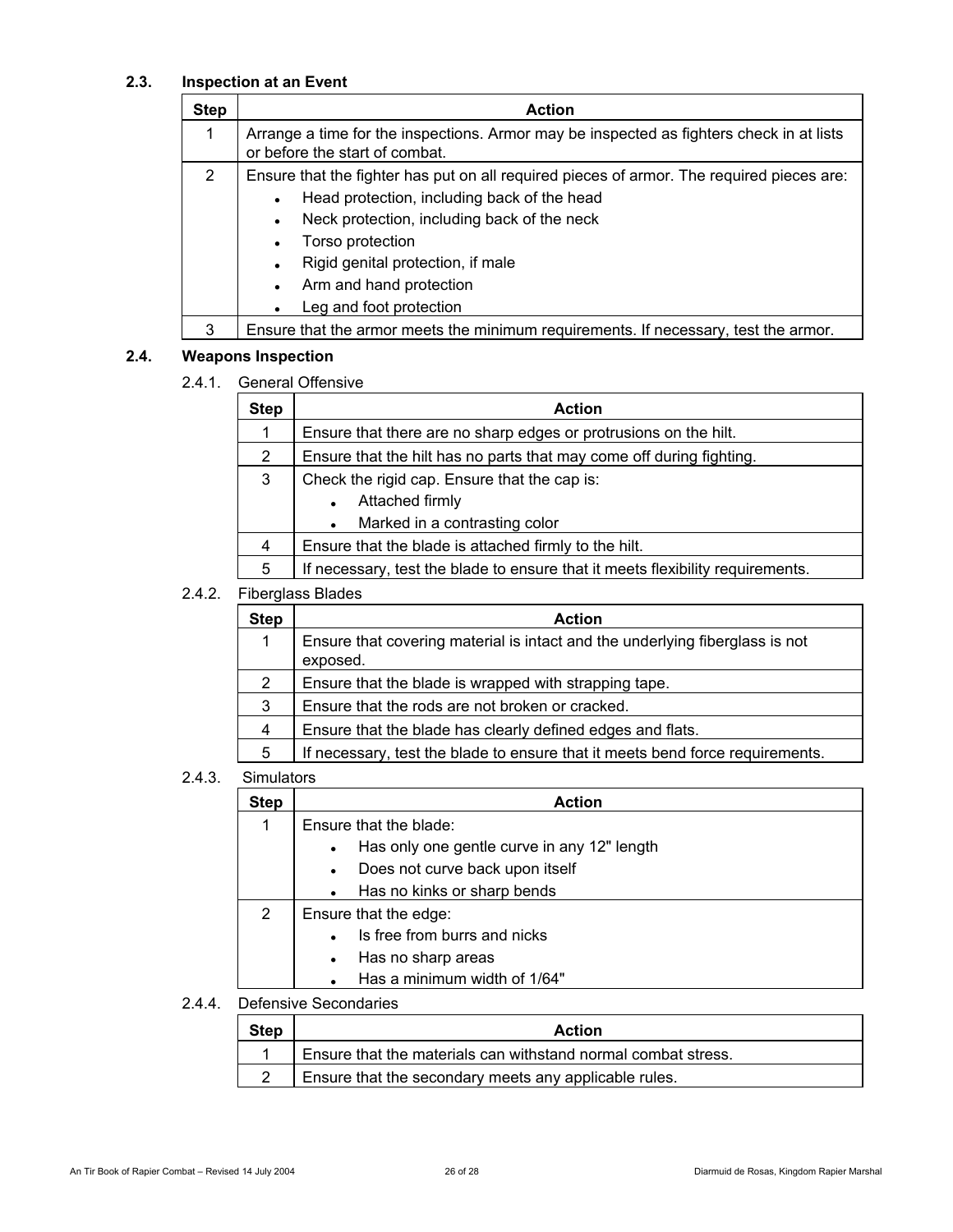# **A3. Target Area, Armor Requirements, and Attack Effects – Front View**